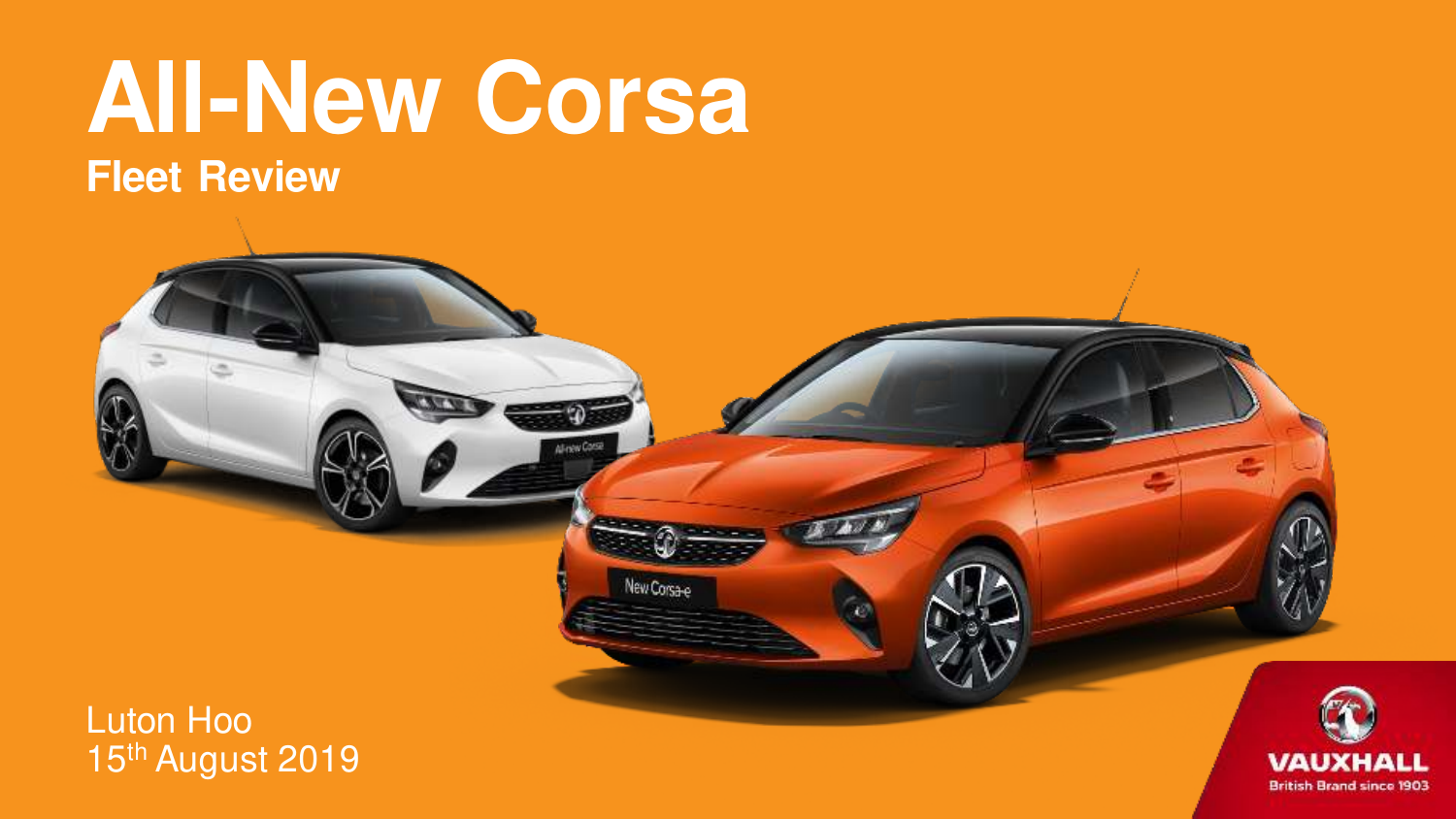## Classy Profile **Dynamic & Stylish**

- **Bold sculptural artistry**
- **Elegant silhouette**
- **Lower roofline**
- **Short overhangs**
- **Strong stance**
- **Gloss black spoiler**

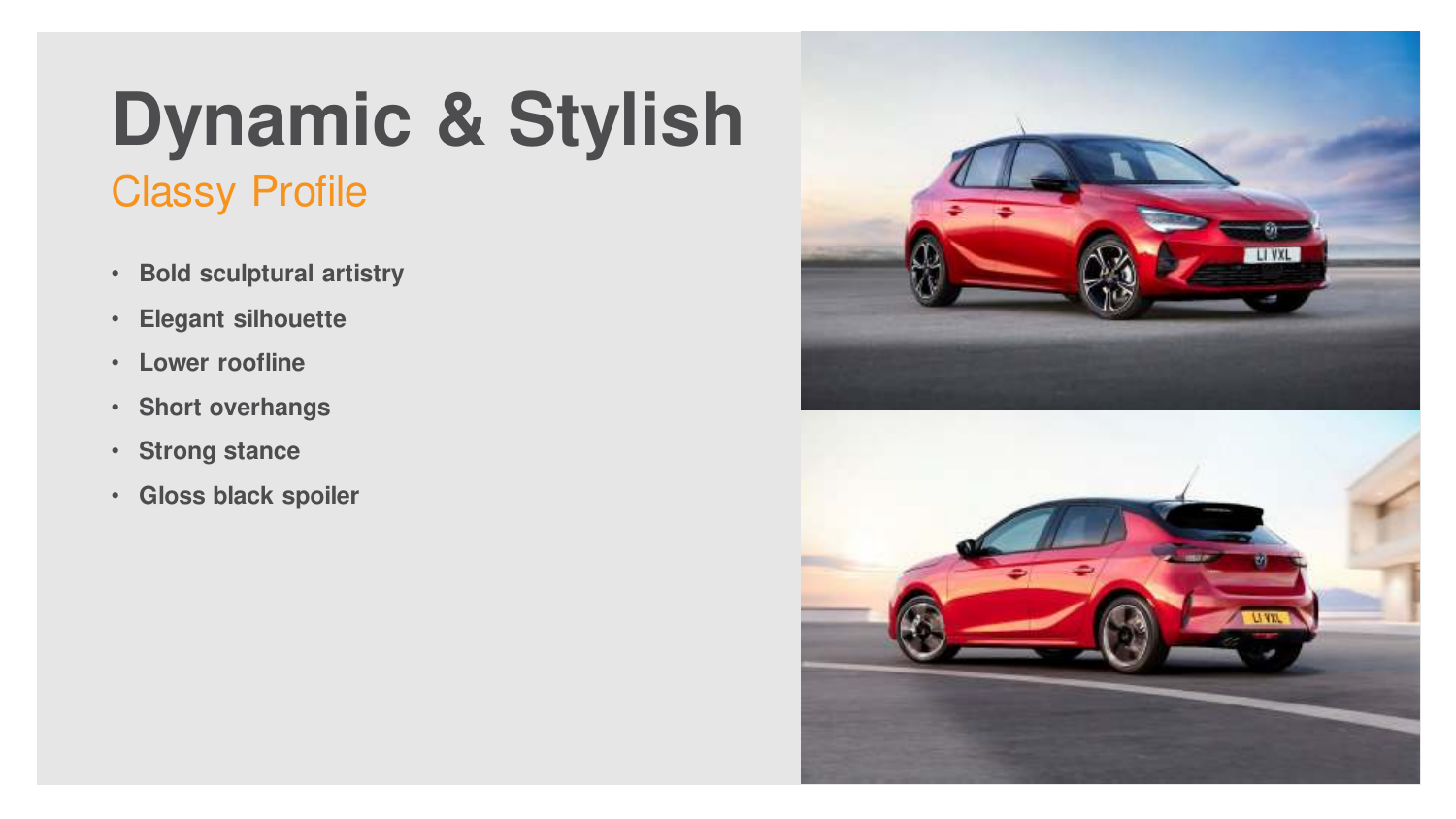## High Quality Materials **Premium Inside**

- **Driver-oriented instrument panel**
- **Quality & craftsmanship**
- **Logical grouping of functions**
- **Premium character and design**

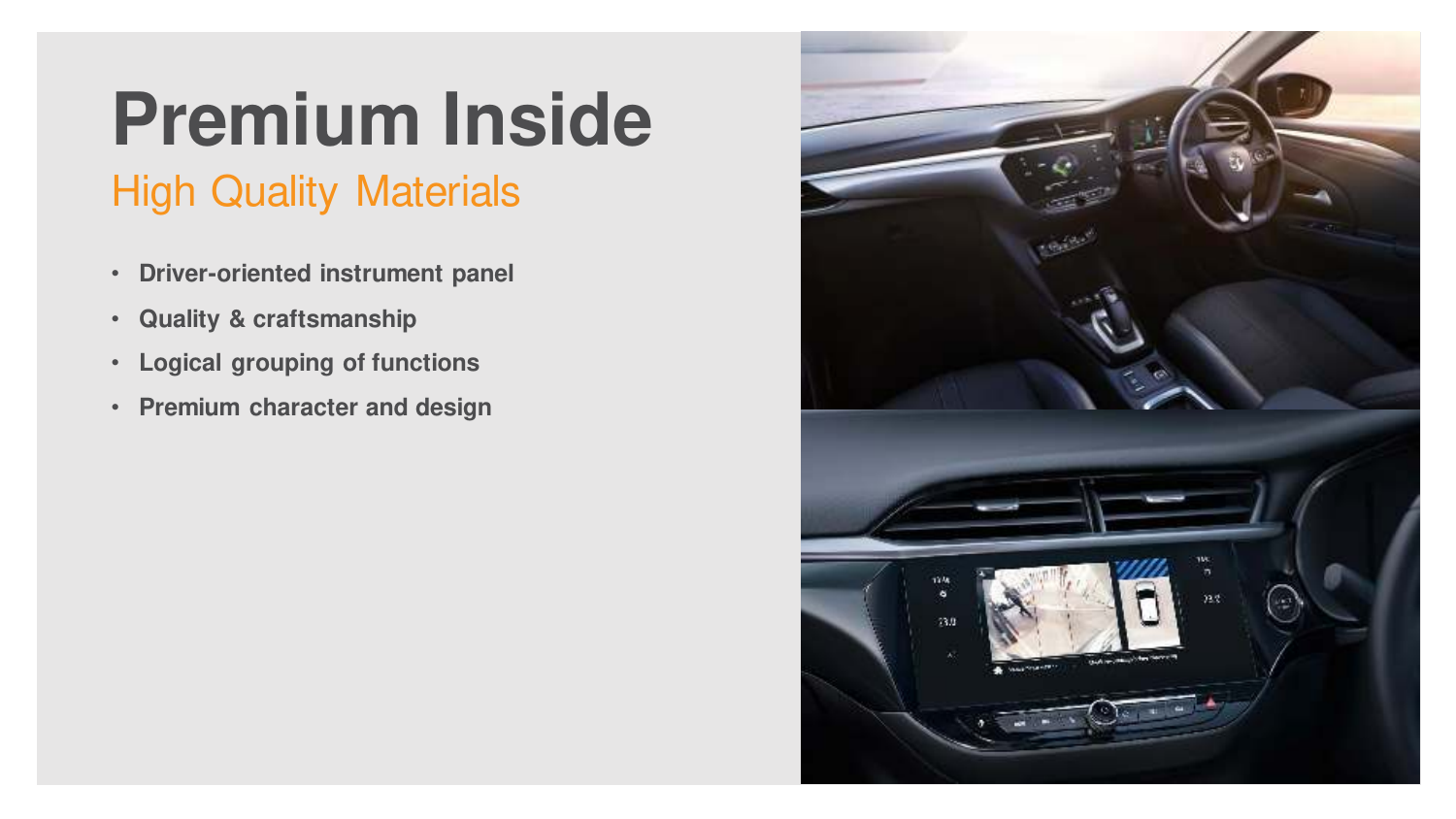## New Corsa **A Real Flyweight**



**Up to 108 kg lighter than current corsa**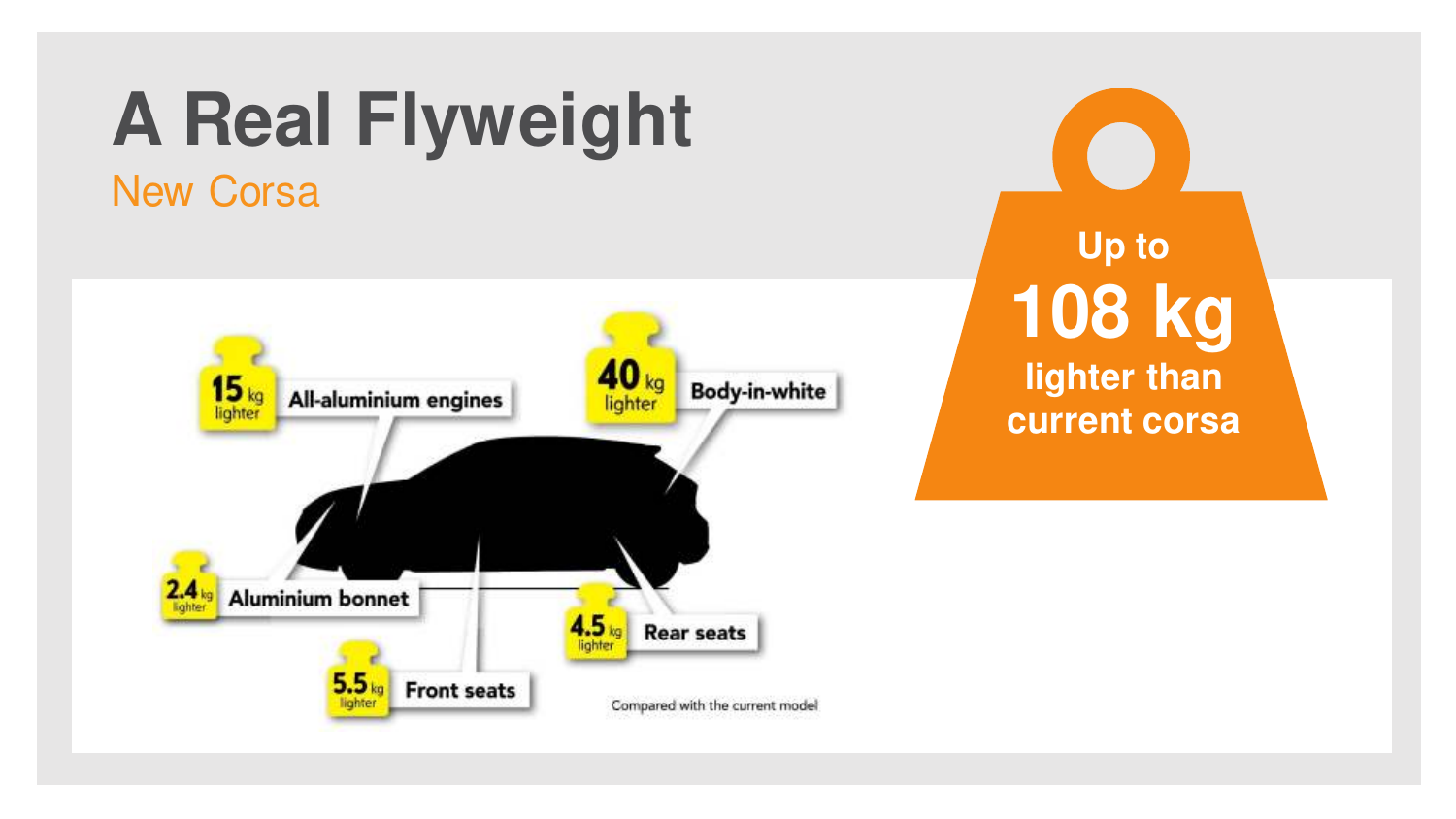## Class Leading Drag Factor: 0.29 Cd **Aerodynamic Efficiency**

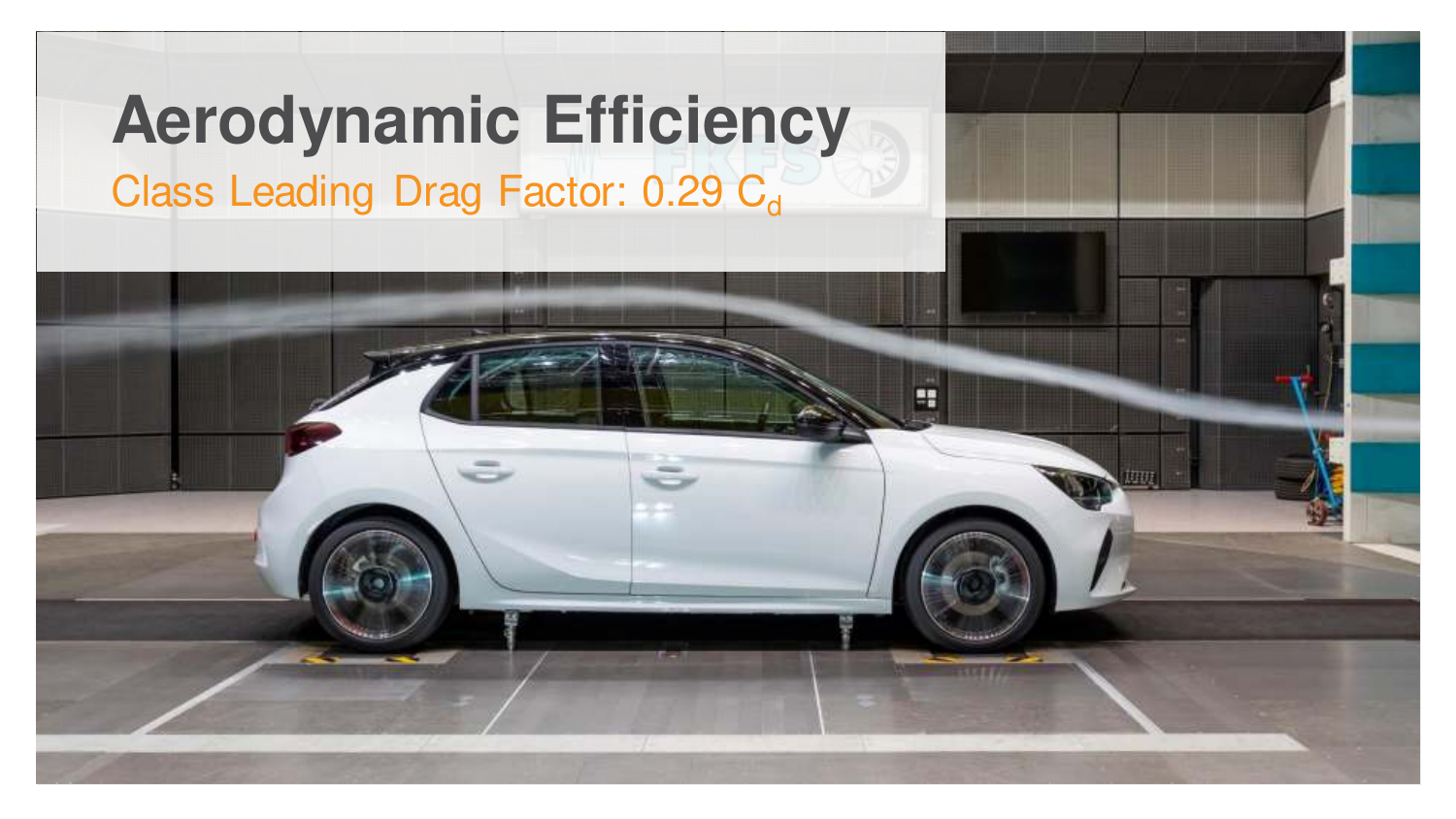## **Aerodynamic Efficiency**

### Class Leading Drag Factor: 0.29 C<sub>d</sub>



**Underbody paneling The Rear spoiler** 

**Active aero shutter - 1 st in segment!**



**All versions have lower drag than best performing current Corsa**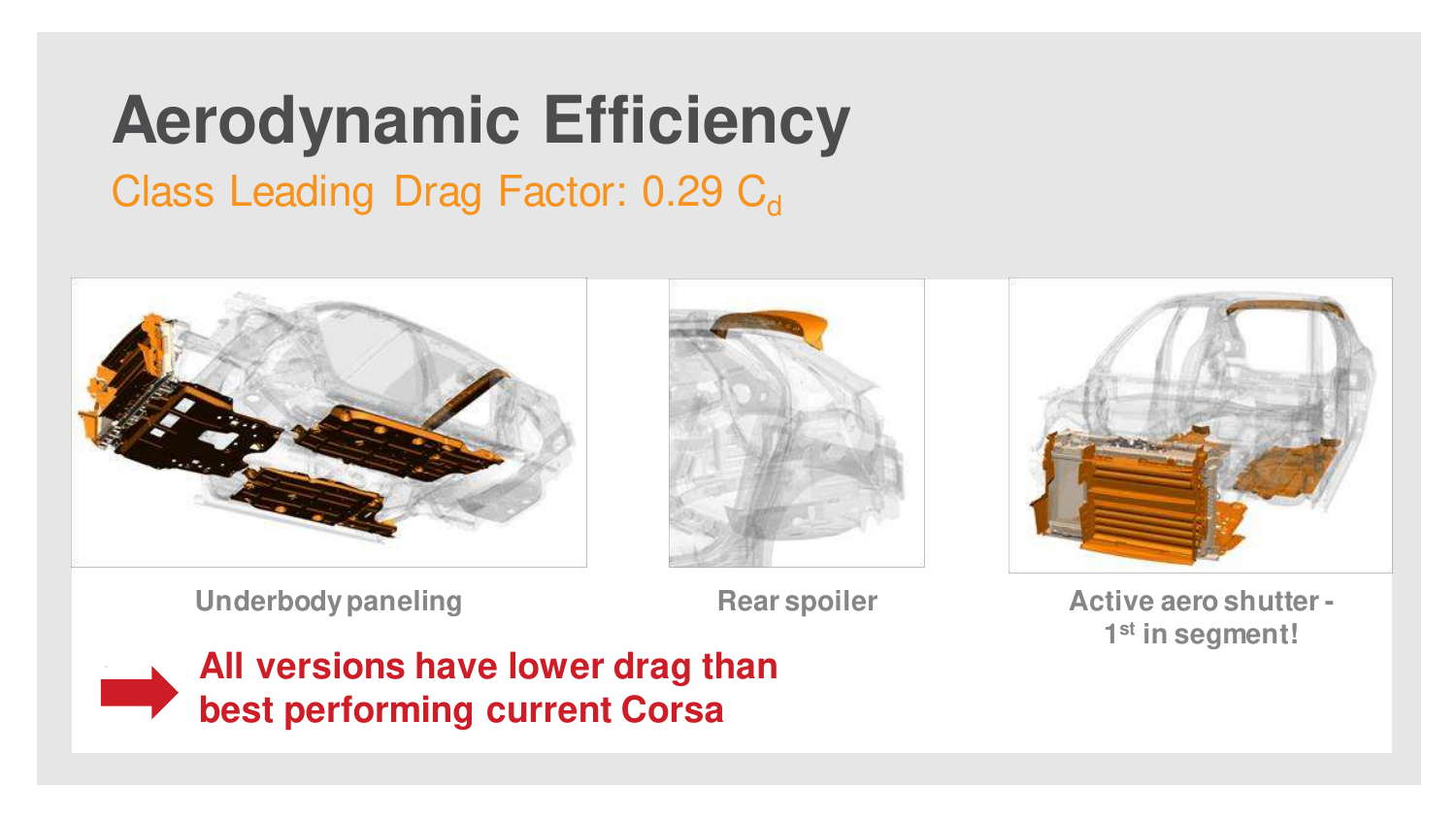## **Intelligent Space Design**

 $-9.900$ 

 $\mathcal{L}_{\mathcal{P}_{\mathcal{P}_{\mathcal{P}}}}$ 

EC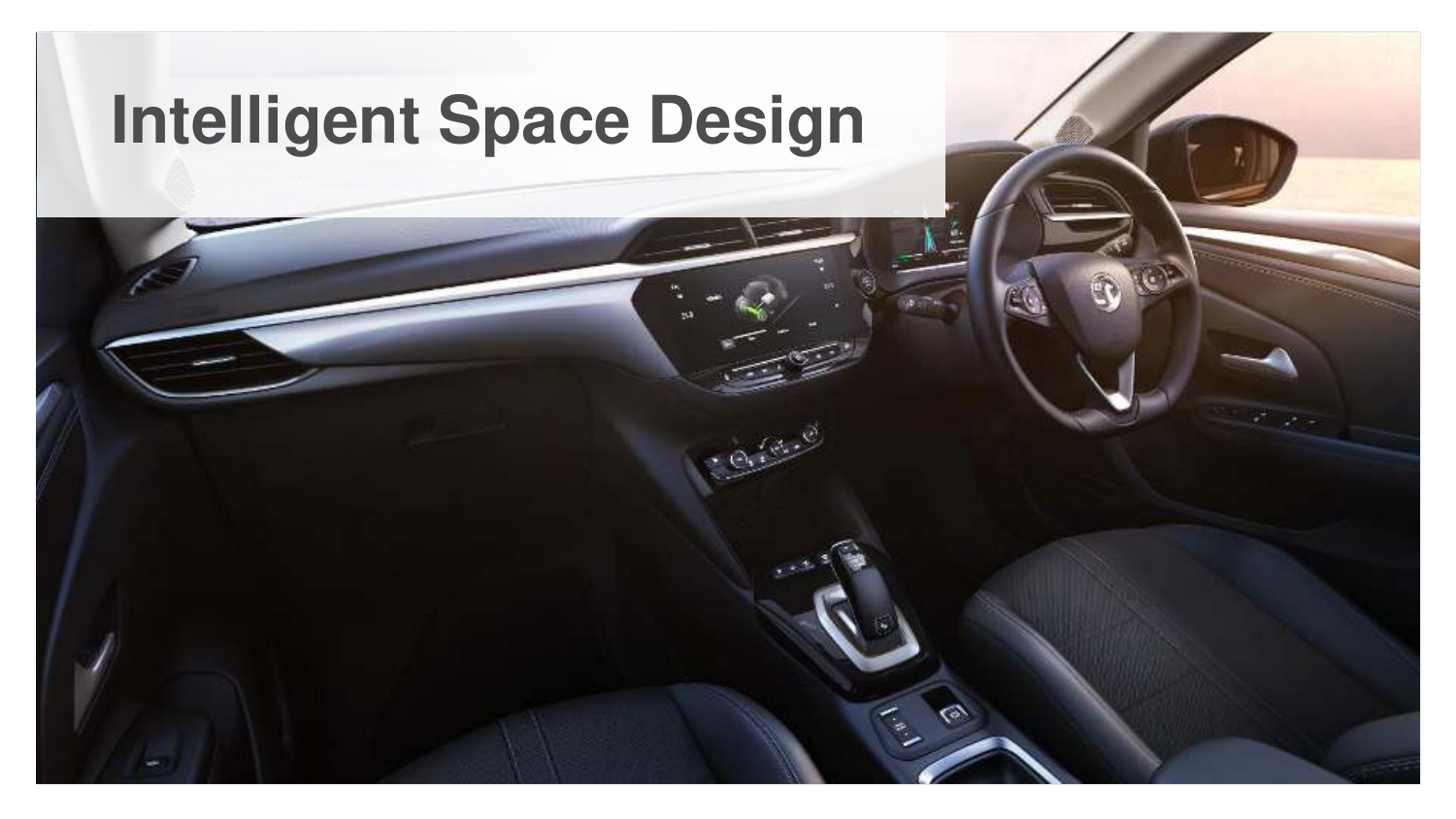## **Lower Roofline**

### New Corsa

### **Overall Height 1,433 mm** (-48 mm)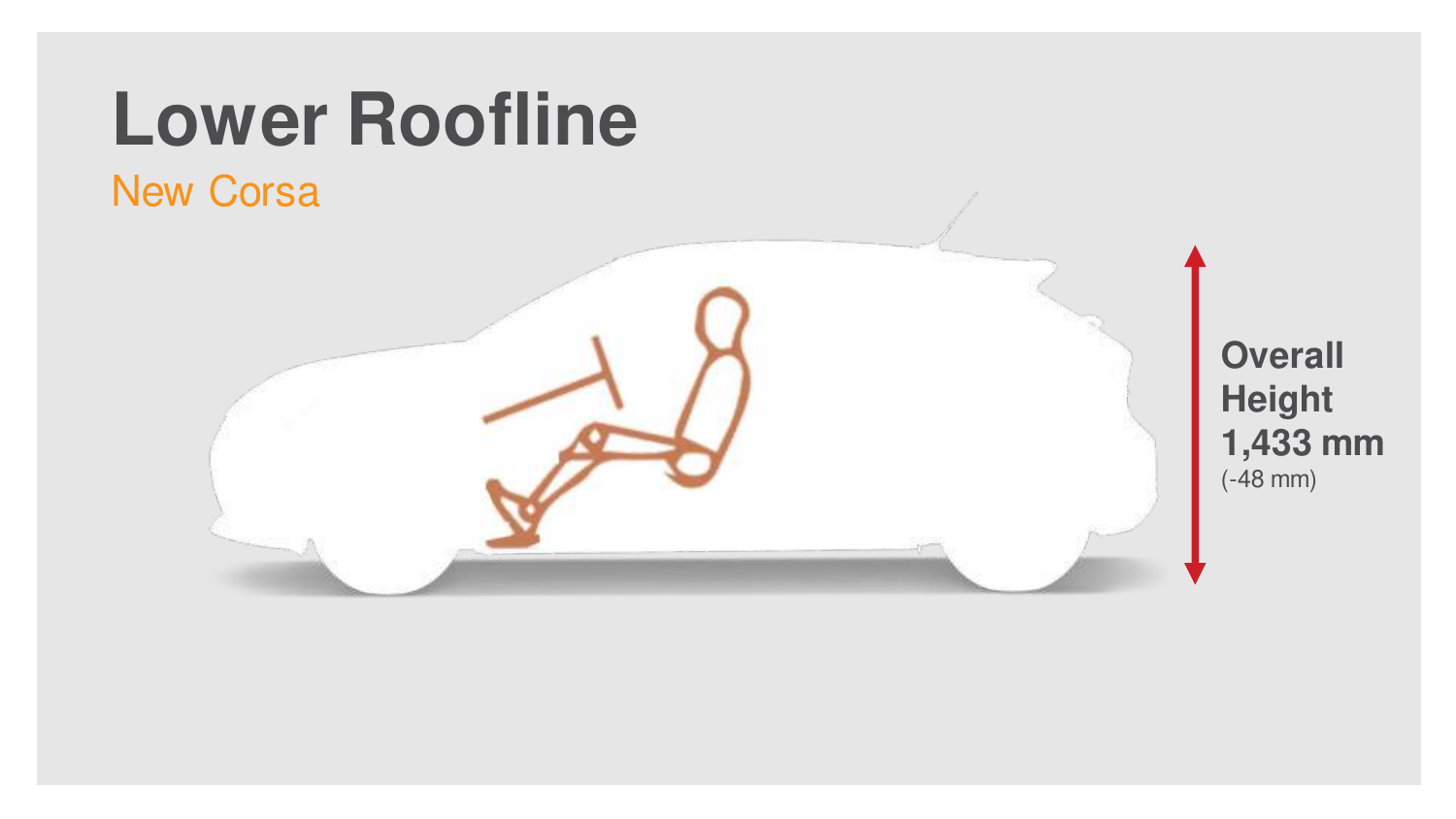# **Dynamic Driving Position**

### New Corsa



**Overall Height 1,433 mm** (-48 mm)

**H-Point NEW Corsa** Current Corsa **-28 mm 537 mm**  565 mm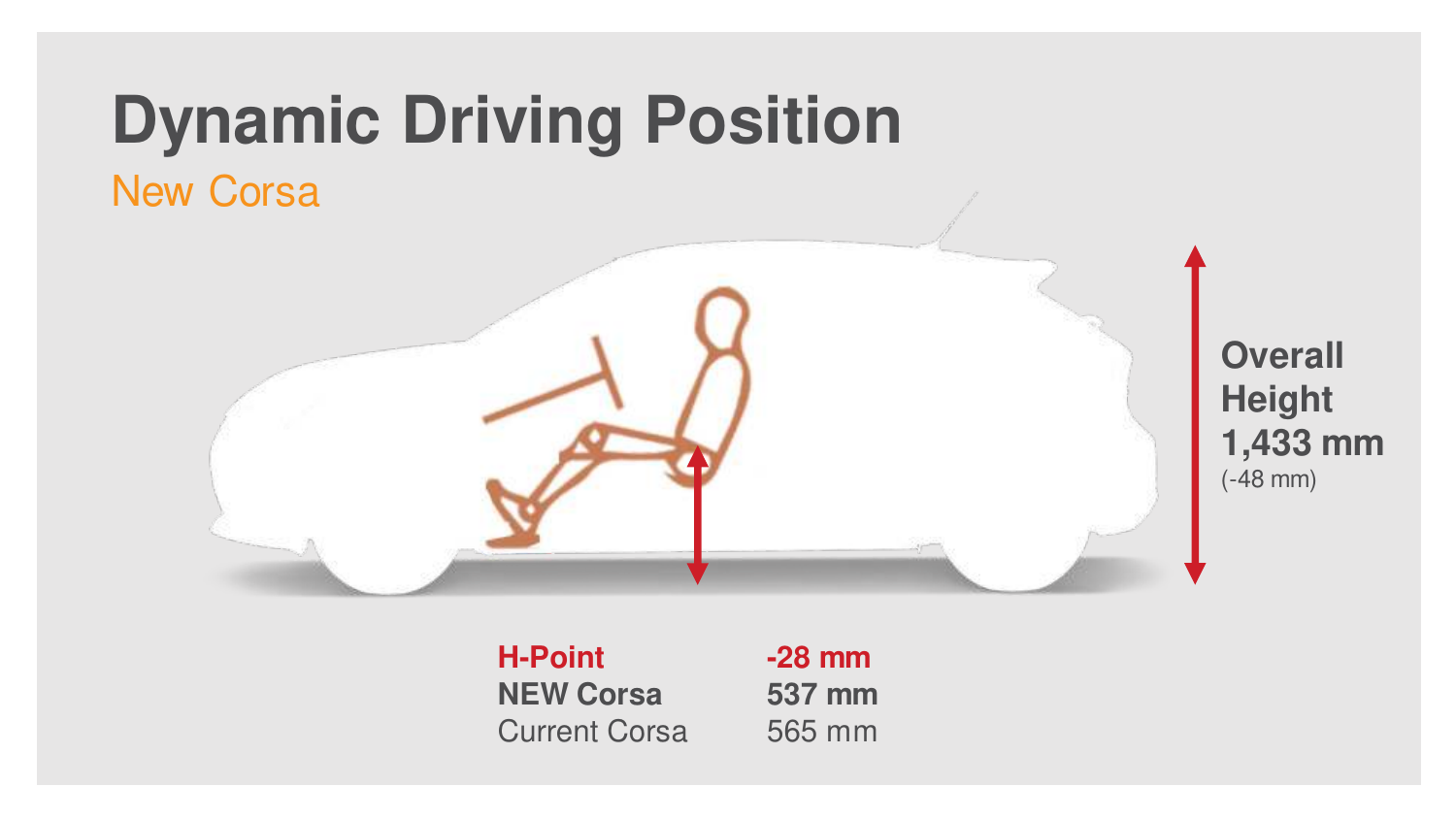## **Increased Headroom**

### New Corsa



**Overall Height 1,433 mm** (-48 mm)

**Headroom NEW Corsa** Current Corsa **+3 mm 886 mm**  883 mm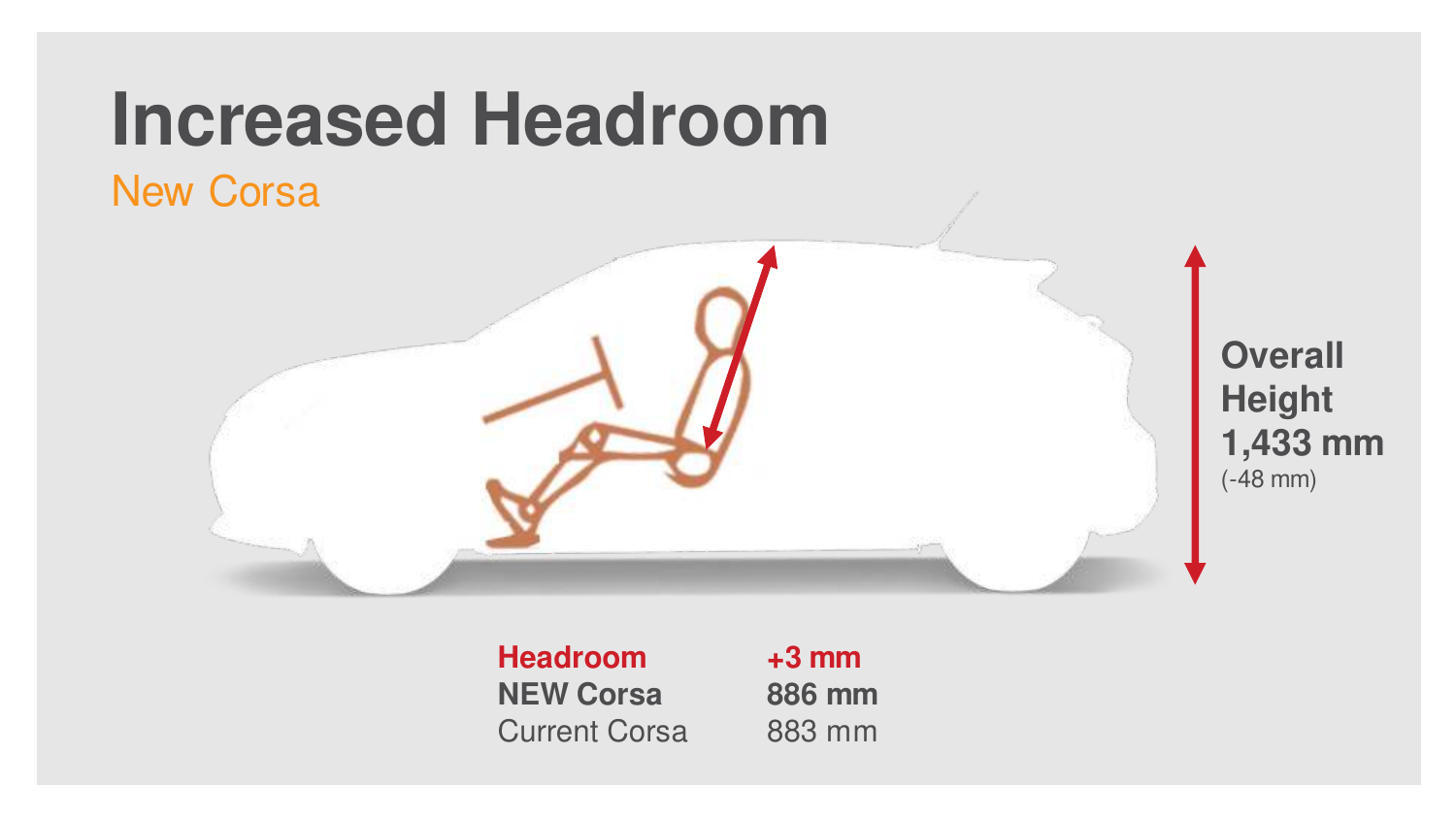# **More Confident Stance**

### New Corsa



**Overall Height 1,433 mm** (-48 mm)

**Wheelbase NEW Corsa** Current Corsa

**+28 mm 2,538 mm**  2,510 mm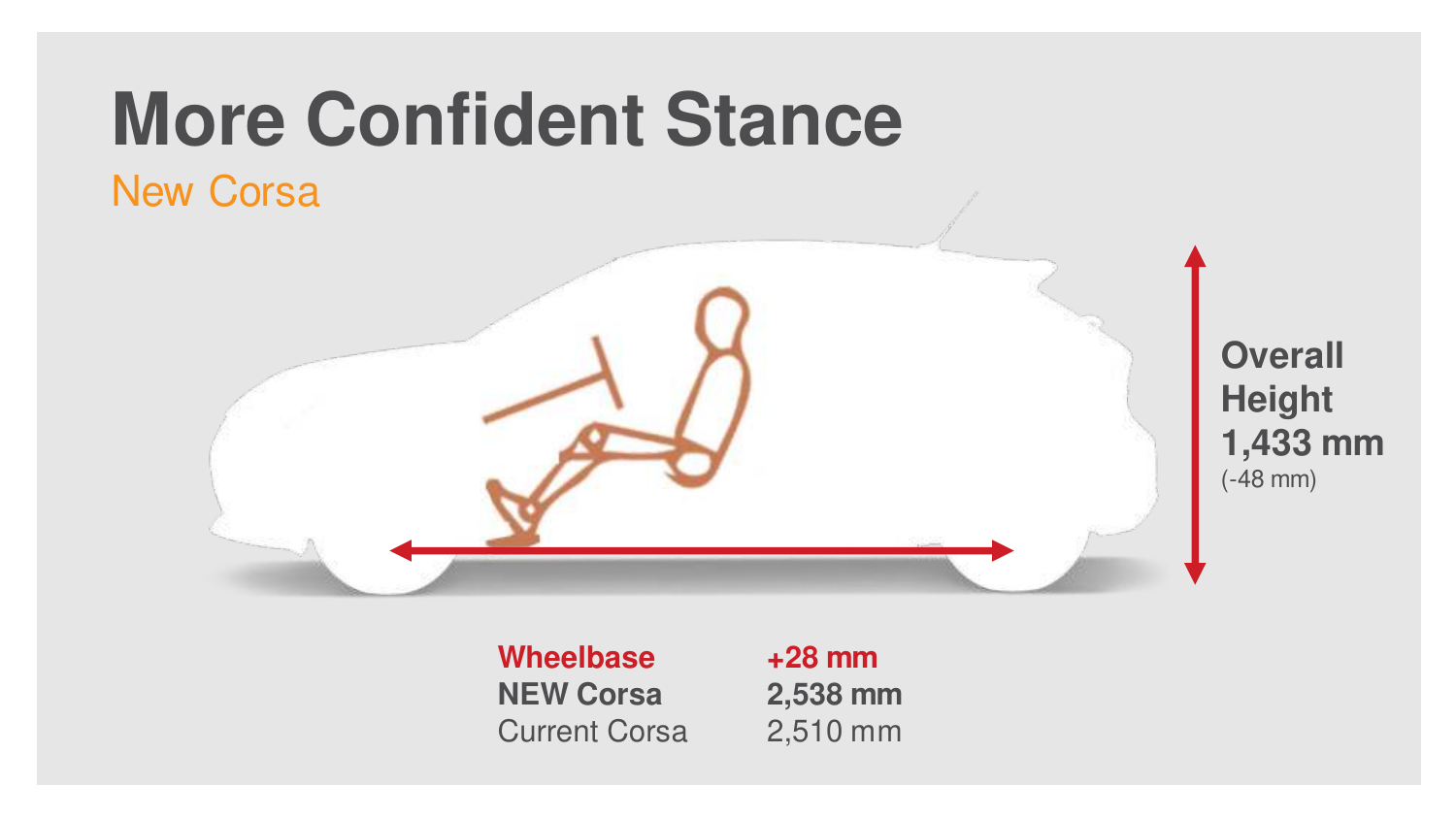# **More Confident Stance**

### New Corsa



**Overall Height 1,433 mm** (-48 mm)

**Front Overhang NEW Corsa** Current Corsa **-50 mm 831 mm**  881 mm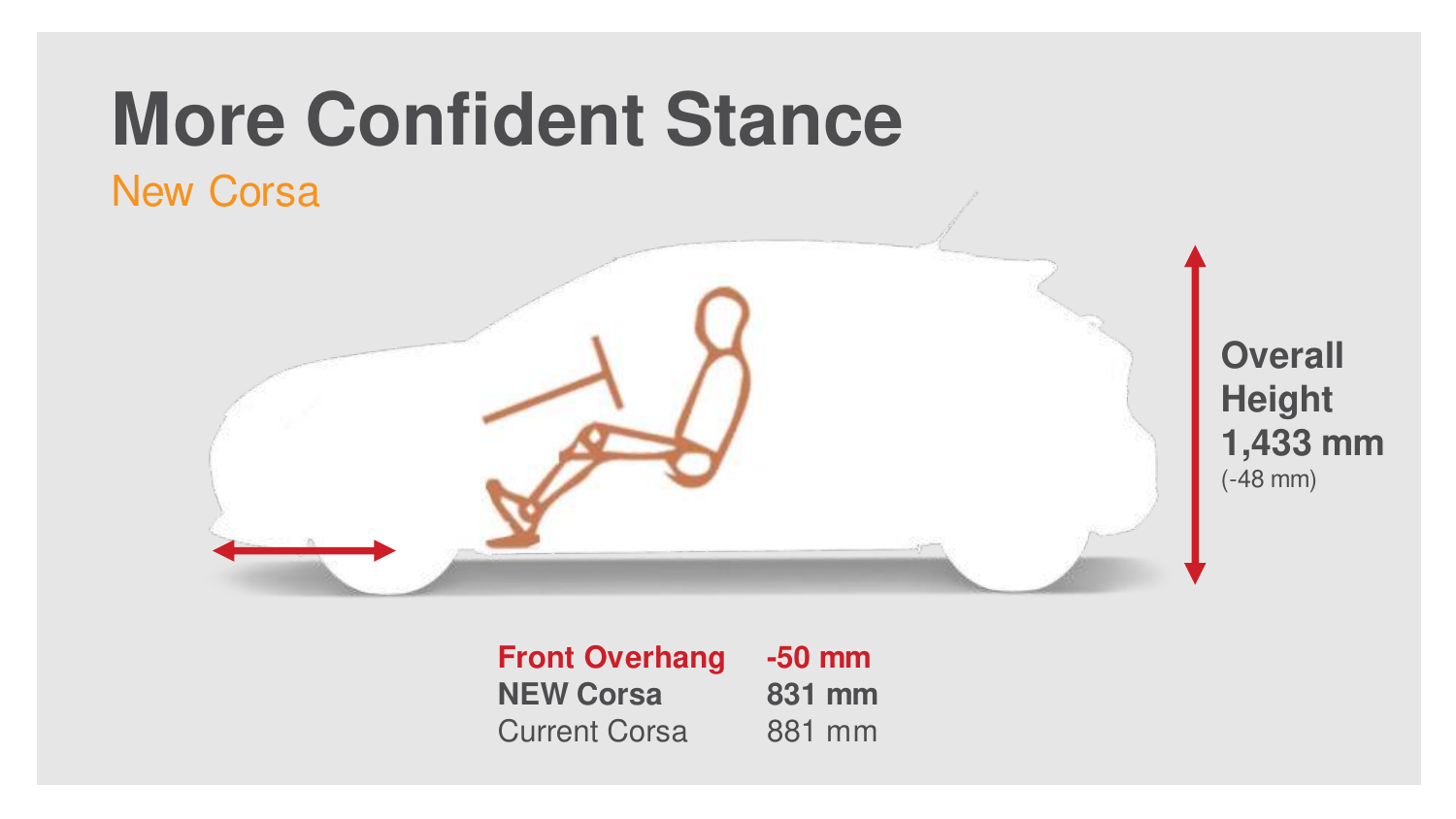# **Increased Practicality**

New Corsa

**Boot Volume:** 

**+24 ltrs**

**Boot Width:**

**+74 mm**

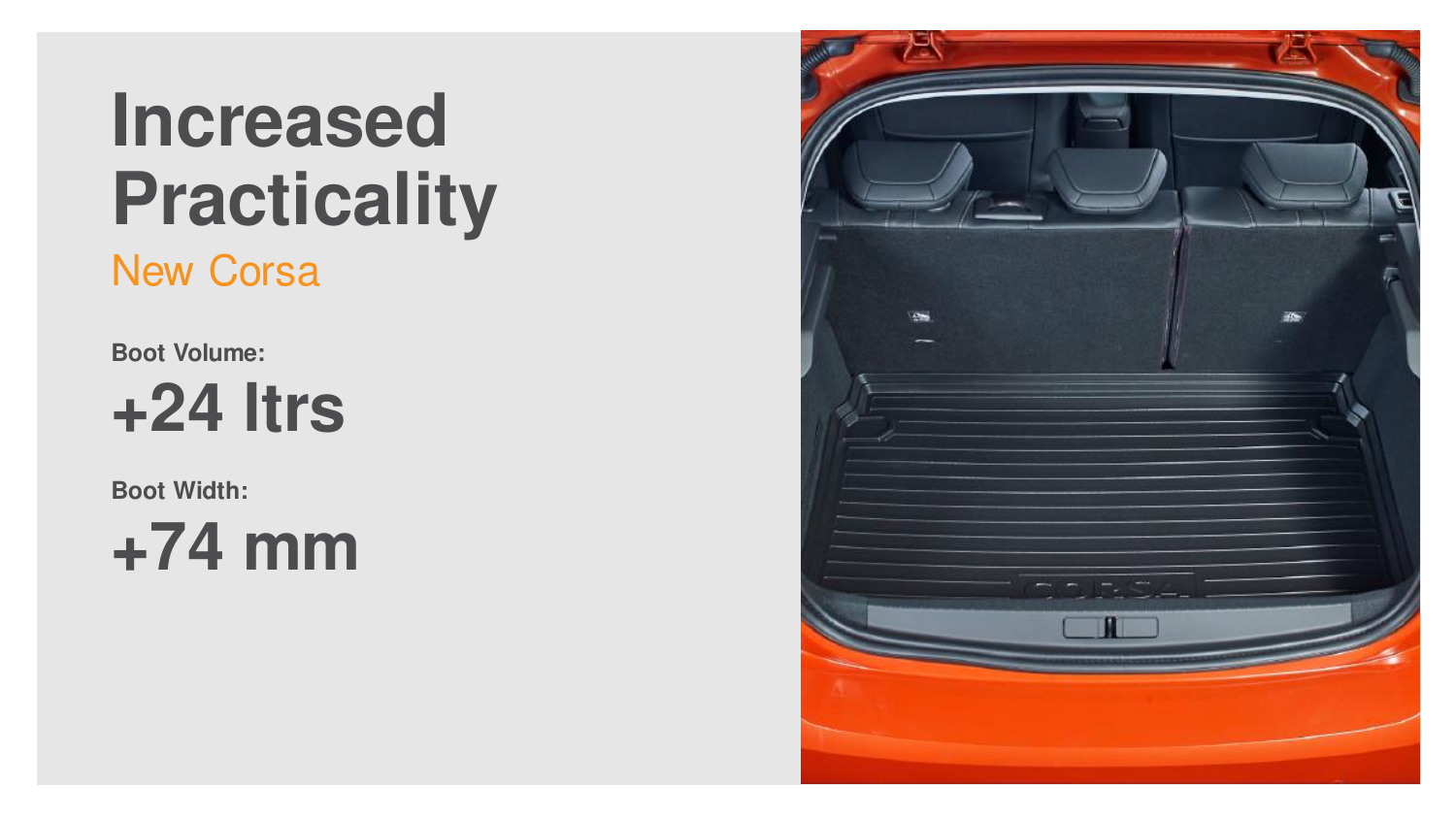## **Great for Drivers** Efficient Design

**Similar footprint as predecessor**

**All-new Corsa delivers:**

- **Improved driving dynamics**
- **Greater handling & agility**
- **Lower fuel consumption and CO2 emissions**

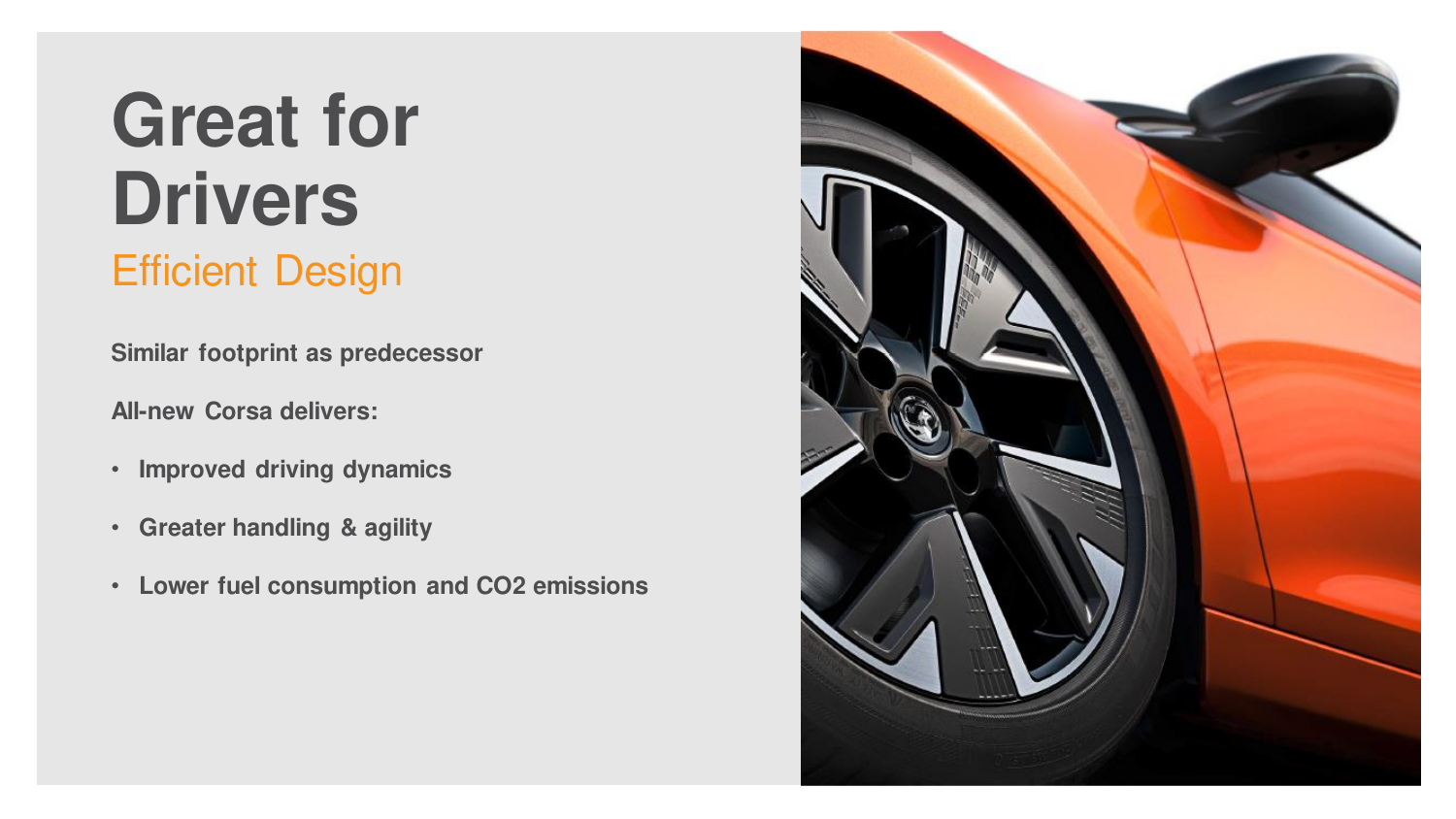## Driver Assistance Systems **Safety First**

- **Automatic Emergency Braking** S
- **Front Camera System** S
- **Lane Departure Warning – with Lane assist** S
	- **Side Blind-spot Alert**
	- **Panoramic rear view camera and parking sensors**
	- **Automatic Cruise Control**

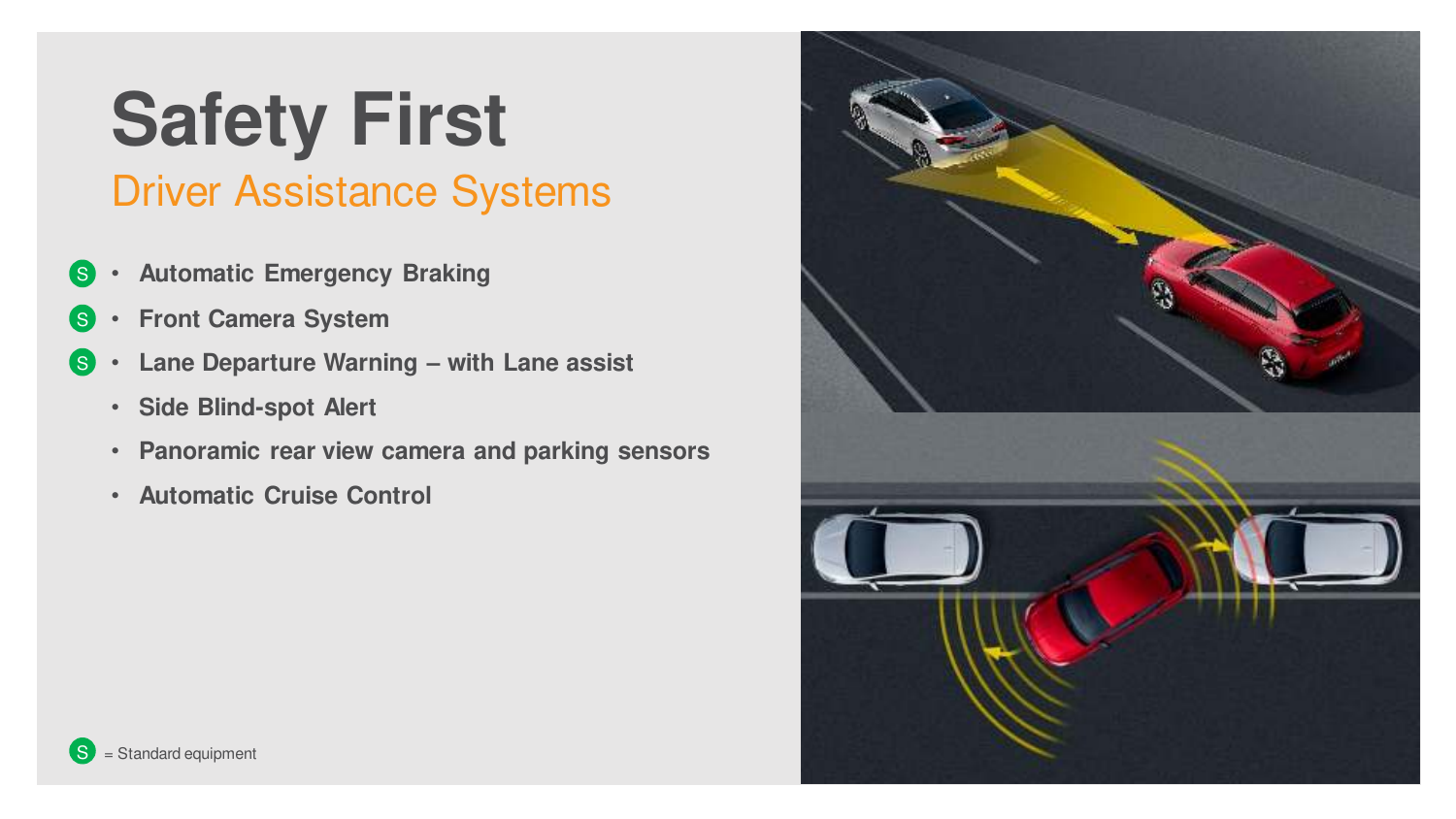## **LED Headlamps**

New Corsa



• **Offers enhanced economy as well as ultramodern stylish design**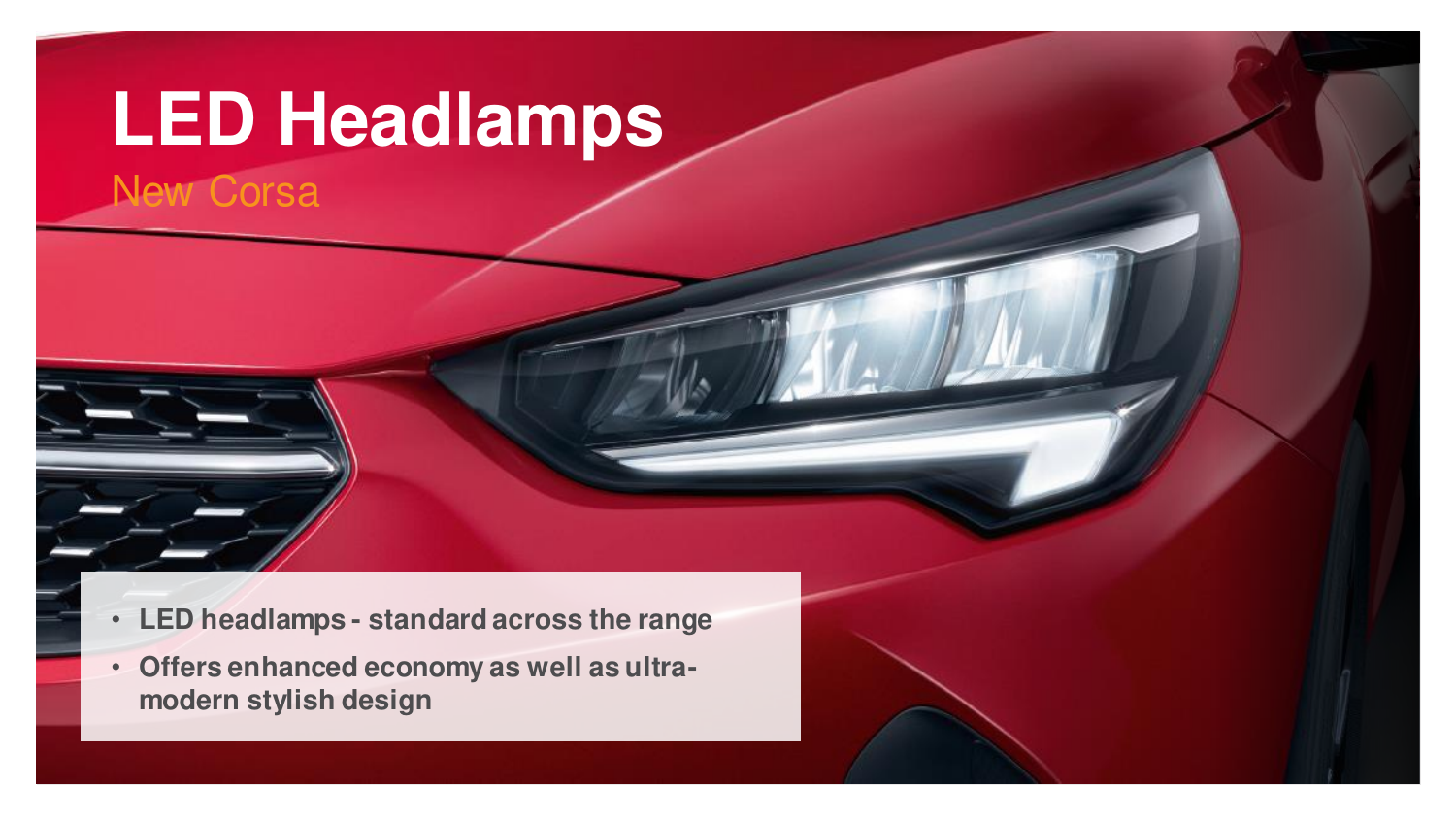## New Corsa **Intellilux LED Matrix Headlamps**

- **First in mainstream B-segment**
- **Full LED Matrix Headlamps & Full LED tail lamps**
- **Combined with latest-generation front camera system**
- **Class-leading lighting performance**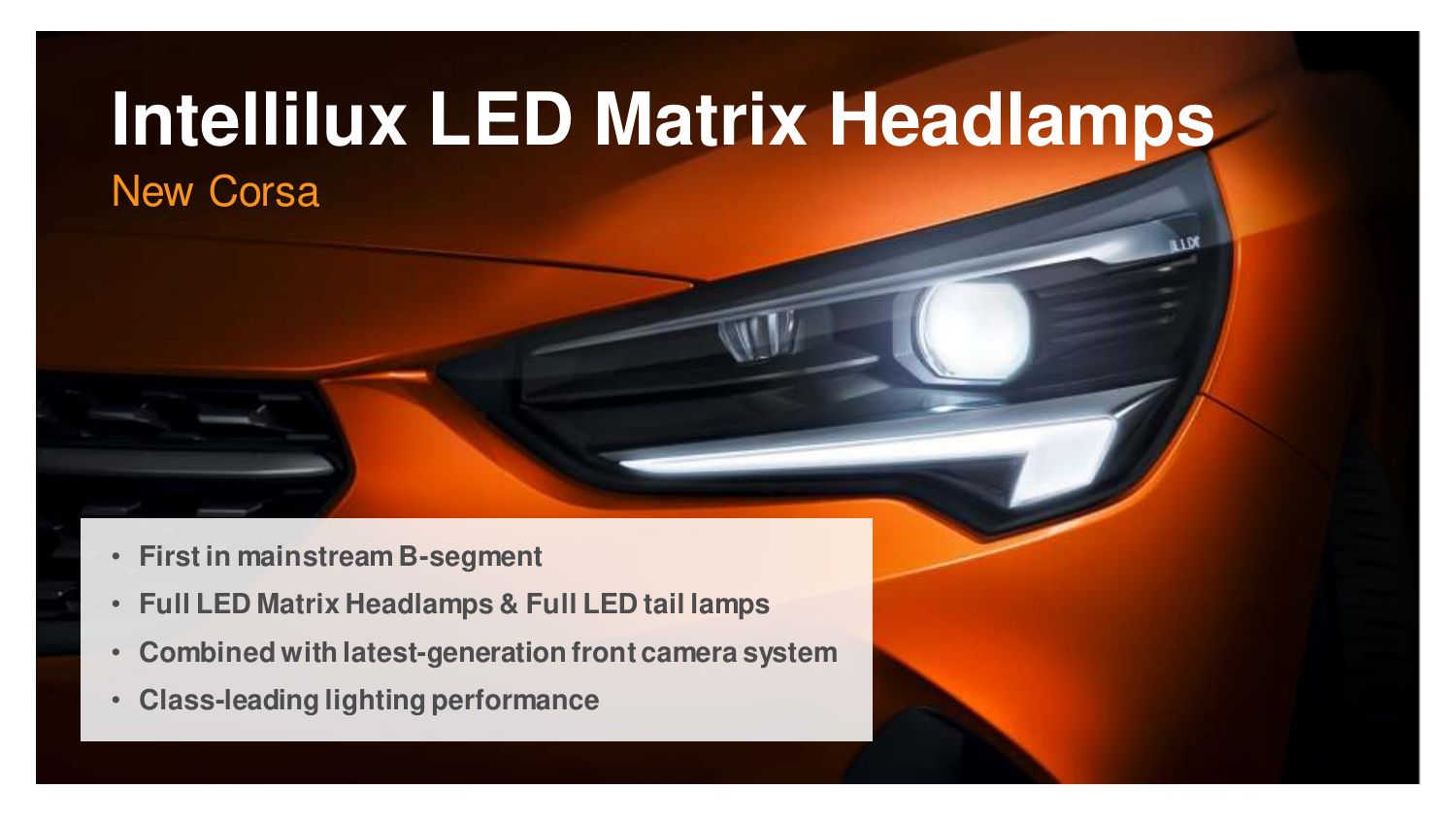# **Wellness & Comfort**

### Extras for the Driver

- **Heated steering wheel**
- **Heated front seats**
- **Electronic Climate Control**
- **Leather seats with massage function**

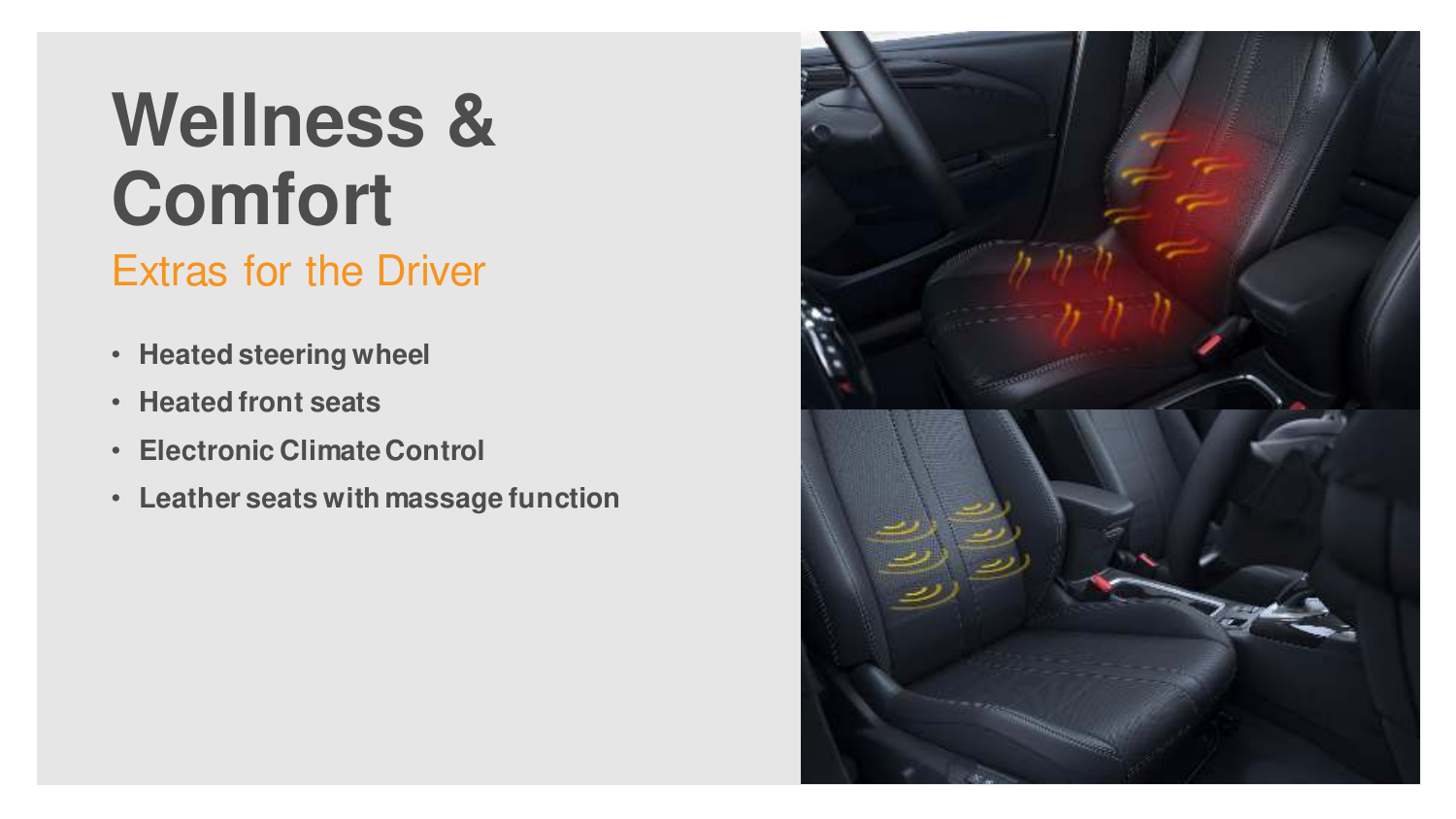# **Always Connected**

### Peace of Mind

- **7-inch infotainment touchscreens as standard**
- **Navigation screens up to 10-inches**
- **Apple CarPlayTM & Android AutoTM**
- **Vauxhall Connect**
	- E-call & B-call (Emergency & Breakdown Call)

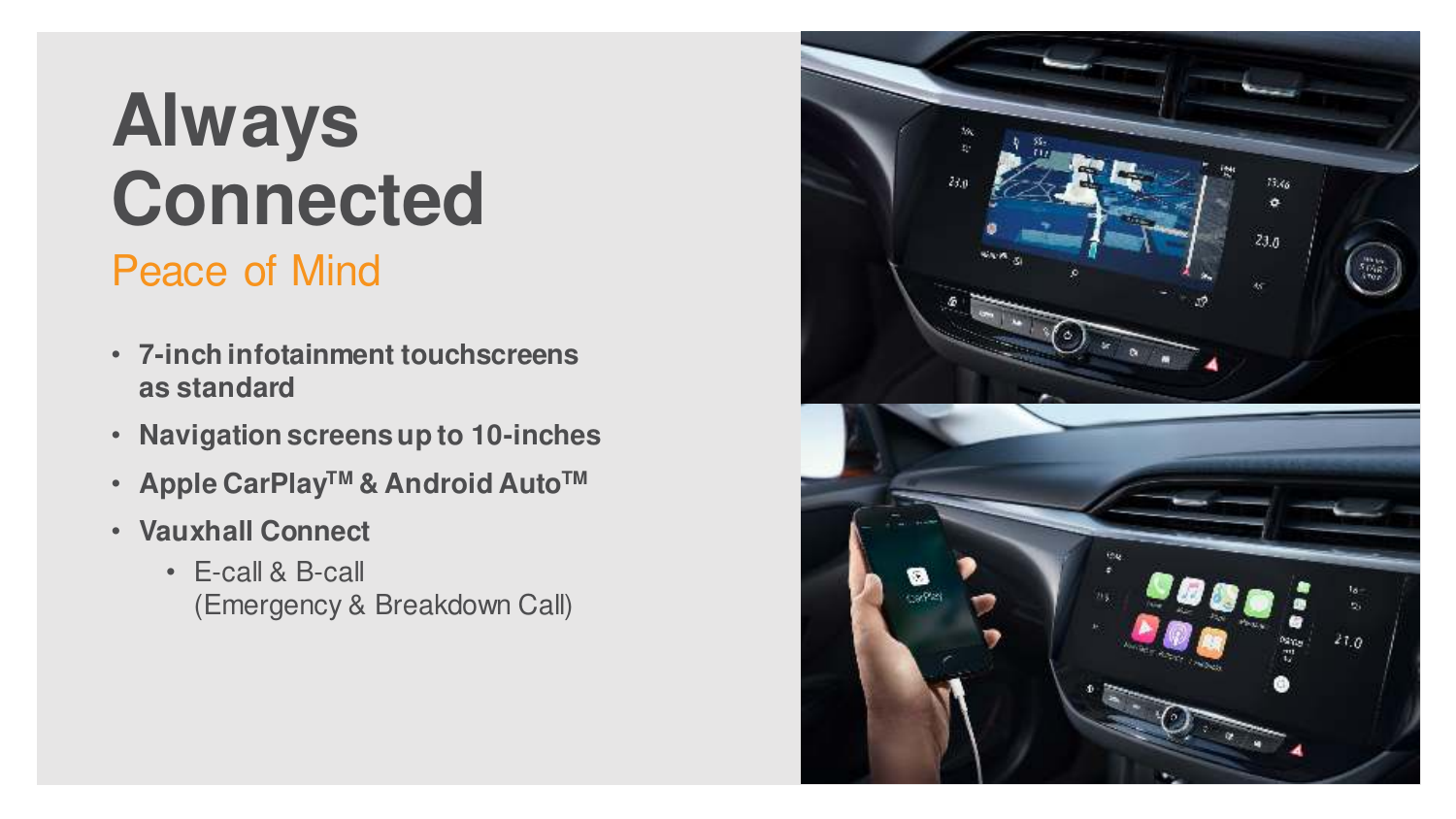# **Exterior Colours**

Navy Blue (G4B)\* Two-cost motallic paint



Voltaic Blue (G6L)\*\* Two-coat metallic paint



Diamond Black (G7o)\*\* Two-cost metallic paint

Summit White (GAZ)\*\*

Brilliant paint

Power Orange (GPQ)\*\* Two-cost premium paint

Quartz Grey (G4i)\*\*

Two-coat metallic paint



Moonstone Grey (G4o)\*\* Two-coat metallic paint



Hot Red (GIR)\*\* Two-coat premium paint

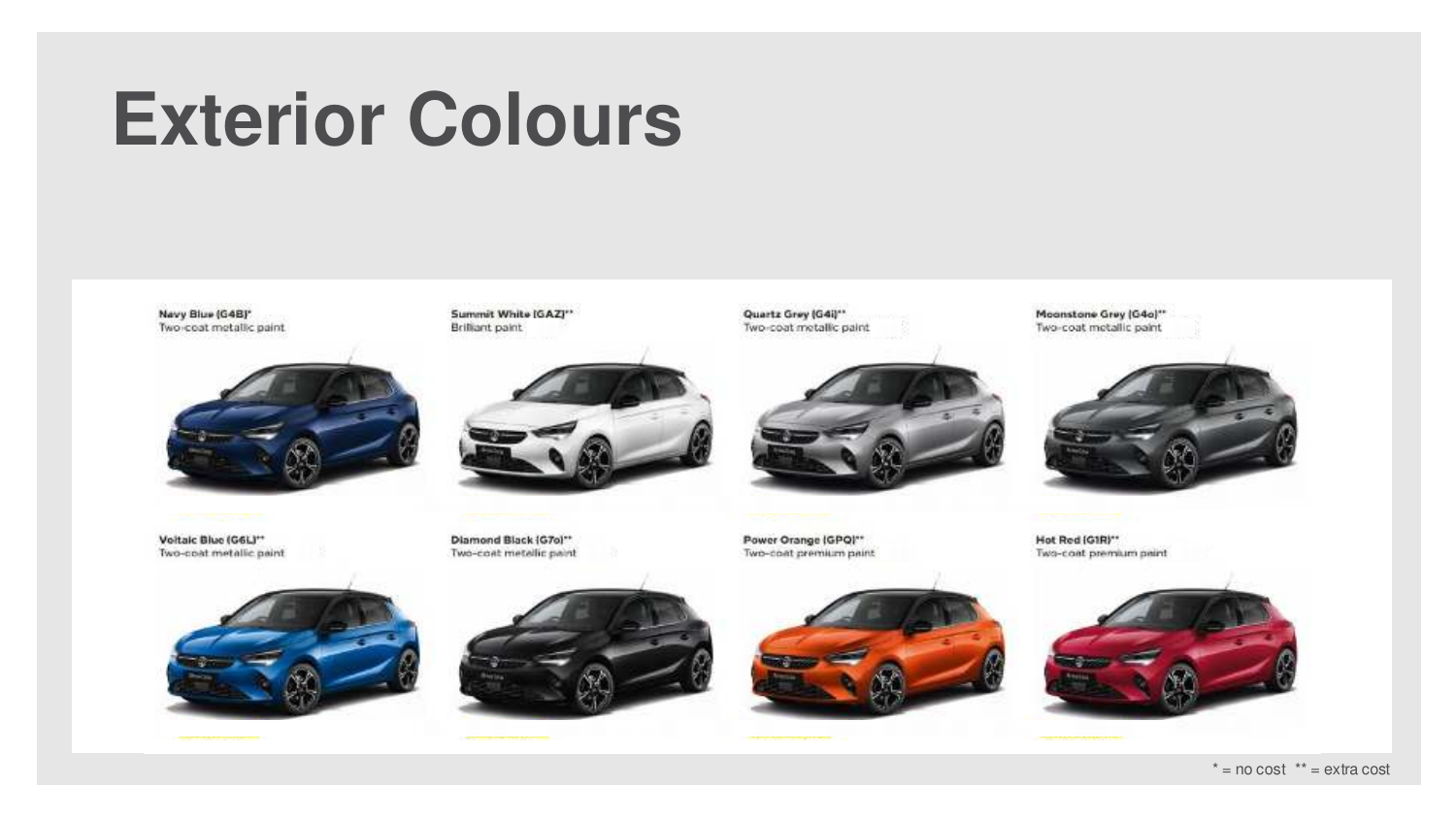## **All-New Corsa**  Line-Up Designed for All

- **New Corsa is available in four core trims: SE, SRi, Elite Nav and Ultimate Nav**
- **Advanced trims then sit within the core trims – specifically Nav, Premium and Nav Premium models**
- **Eliminates the need for options**
- **New Corsa is available in 5 door body-style**

### **All-New Corsa Models**

**SE** SE Nav SE Premium SE Nav Premium

SRi SRi Nav SRi Premium SRi Nav Premium

Elite Nav Elite Nav Premium

Ultimate Nav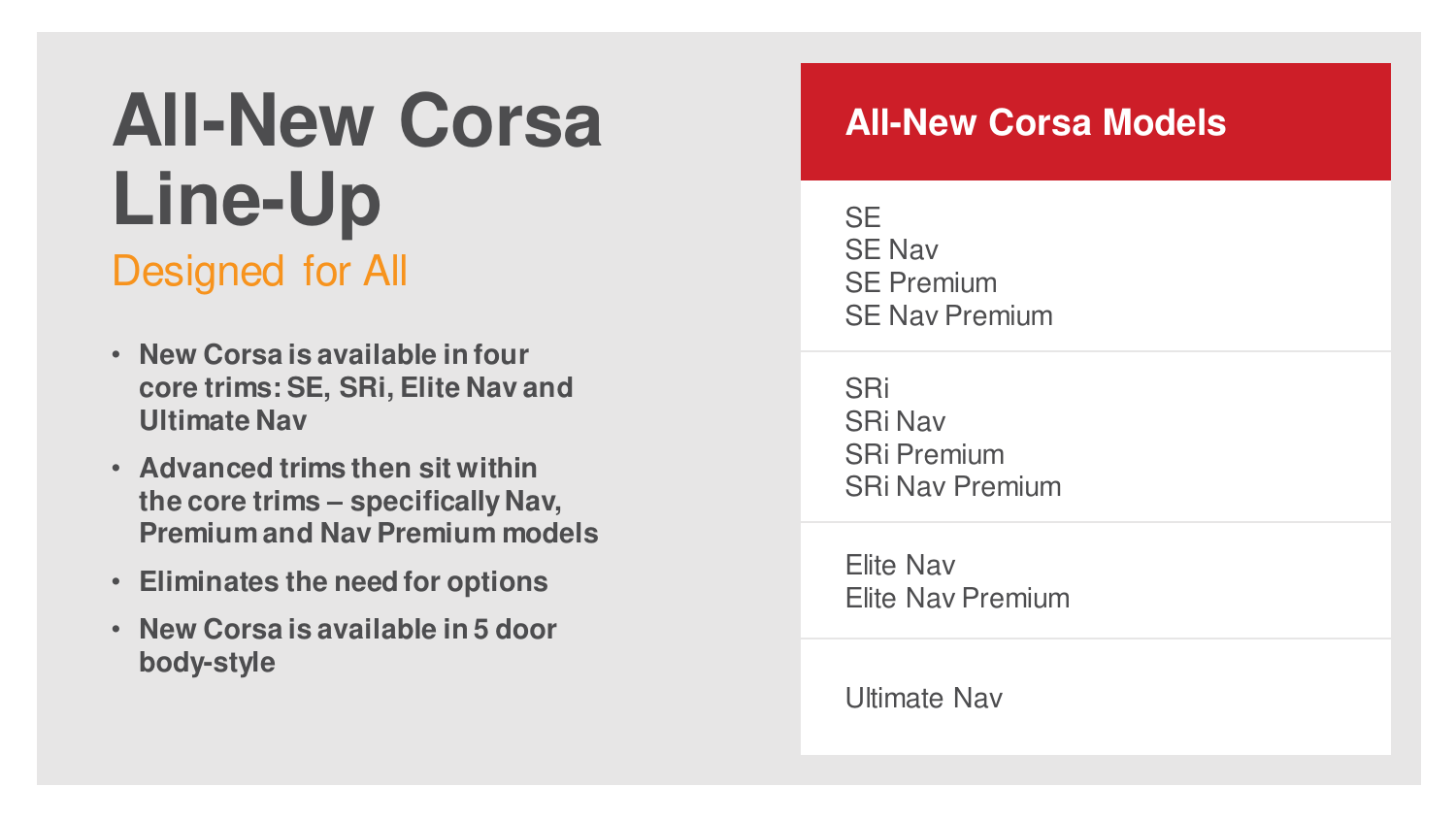# **All-New Corsa SE**

### High-Spec Entry

**Highly specified entry model with a wide range of engines available.**

**Standard features include:**

- **16-inch Alloy wheels**
- **LED Headlights**
- **7-inch Touchscreen infotainment with Apple CarPlayTM & Android AutoTM**
- **Range of safety systems including automatic emergency braking and lane departure assist**



#### **SENAV**

#### **Features over SE**

- · Multimedia Navi
- Satellite navigation system
- -7-inch colour touchscreen
- 2D/3D street level mapping
- European coverage
- Points-of-interest search
- · Vauxhall Connect

#### **SE PREMIUM**

#### **Features over SE**

- · Heated front seats
- Heated steering wheel (excluding auto models)
- Rain-sensitive windscreen wipers
- · Automatic headlight control
- · Automatic anti-dazzle rear-view mirror
- Rear parking distance sensors

#### **SENAV PREMIUM**

#### **Features over SE Premium**

- · Multimedia Navi
- Satellite navigation system
- -7-inch colour touchscreen
- -2D/3D street level mapping
- European coverage
- Points-of-interest search
- · Vauxhall Connect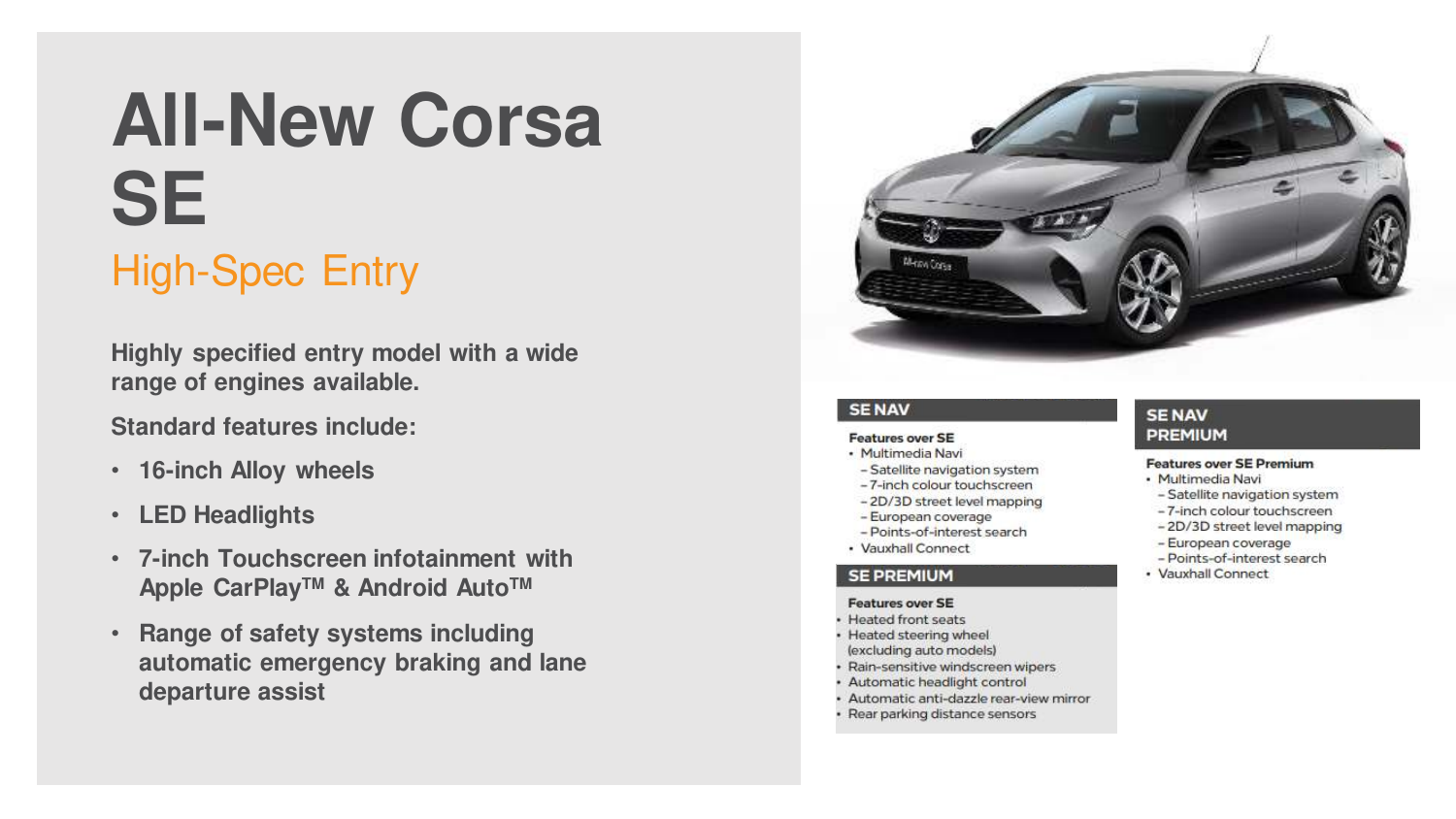# **All-New Corsa SRi**

### Sporty & Stylish

**Dynamic and sporty, with an engine to match. Standard features include (over SE):**

- **Front and rear sports styling**
- **Front fog lights**
- **Sports front seats & sports pedals**
- **Two-tone black roof with gloss B-pillars**
- **Rear parking sensors**
- **Alarm system**



#### **SRi NAV**

#### **Features over SRi**

- · Multimedia Navi
- Satellite navigation system
- -7-inch colour touchscreen
- -2D/3D street level mapping - European coverage
- Points-of-interest search

#### **SRi PREMIUM**

#### **Features over SRi**

- Heated front seats and steering wheel
- Rain-sensitive windscreen wipers
- Automatic headlight control
- · Automatic anti-dazzle rear-view mirror
- Keyless open and start
- Electric parking brake
- Electronic climate control
- Electrically folding door mirrors

#### **SRi NAV PREMIUM**

#### **Features over SRi Premium**

- · Multimedia Navi
- Satellite navigation system
- -7-inch colour touchscreen
- 2D/3D street level mapping
- European coverage
- Points-of-interest search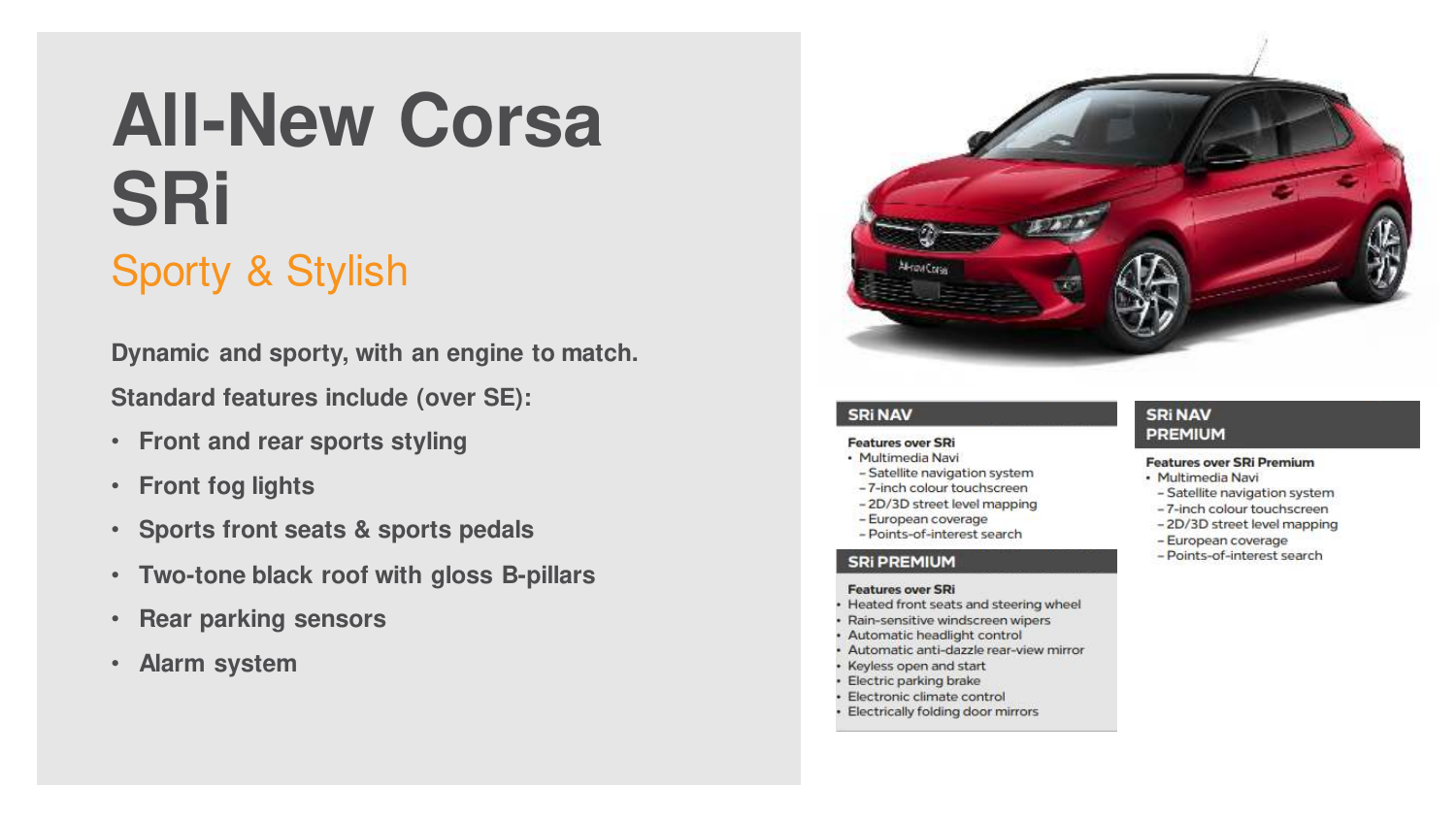# **All-New Corsa Elite Nav**

### Refined Comfort

**Elegant design. Interior comfort.** 

**Standard features include (over SE):**

- **7-inch Touchscreen Navigation System**
- **Heated front seats and steering wheel**
- **Panoramic rear view camera**
- **Two-tone black roof with gloss B-pillars**
- **Front & rear parking sensors**
- **Alarm system**



#### **ELITE NAV PREMIUM**

#### **Features over Elite Nav**

- · Multimedia Navi Pro
- Satellite navigation system
- 10-inch colour touchscreen
- 2D/3D street level mapping
- European coverage
- Points-of-interest search
- Keyless open and start
- · 17-inch diamond-cut gloss black 5-twinspoke alloy wheels
- · Electric parking brake
- · Electronic climate control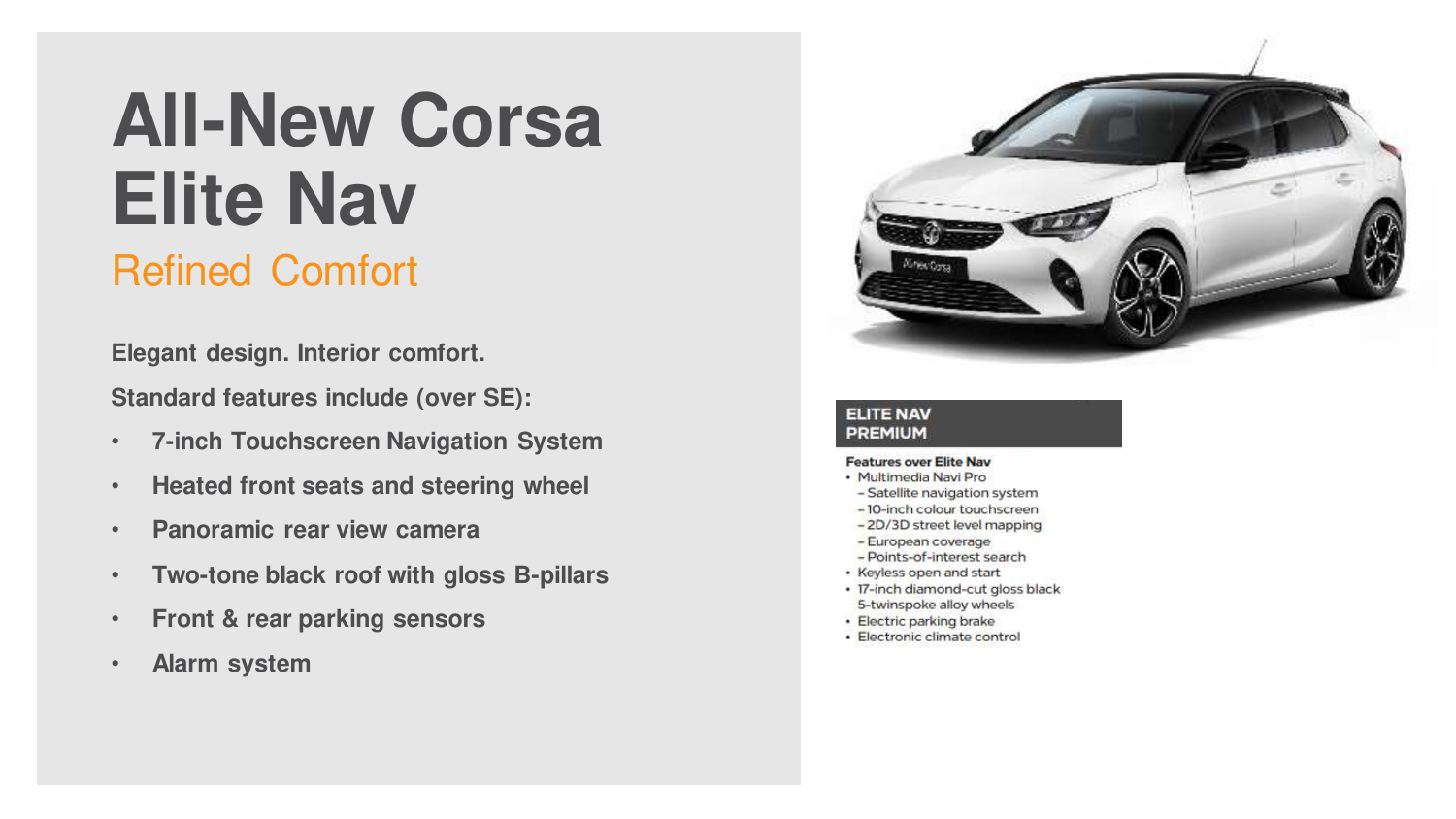# **All-New Corsa Ultimate Nav**

### Top-of-the-line Spec

**Standard features include (over Elite Nav):**

- **10-inch Touchscreen Navigation System**
- **17-inch diamond cut alloy wheels**
- **Leather seats with massage function**
- **IntelliLux LED Matrix Headlights**
- **Adaptive cruise control**

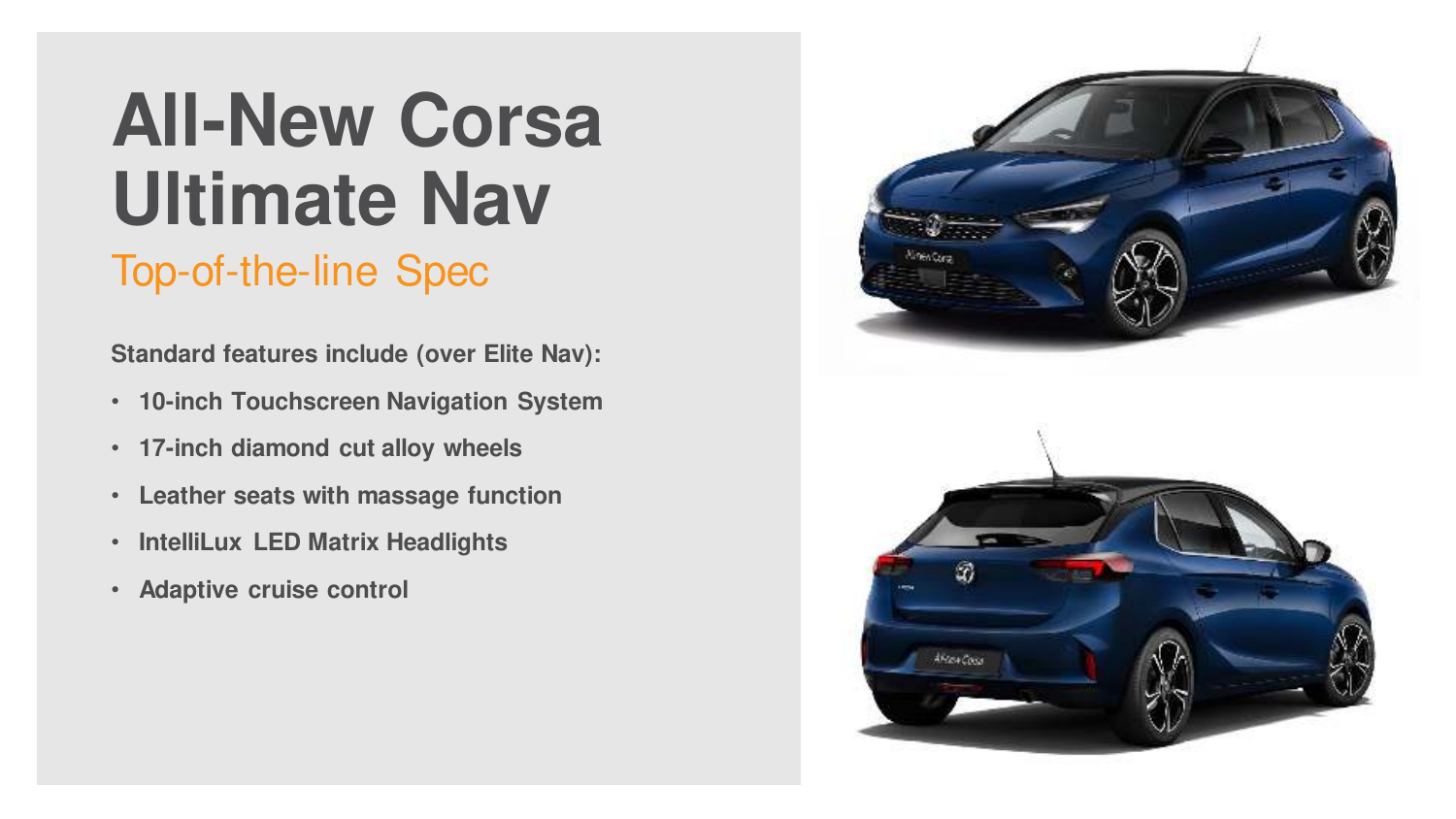## **All-Aluminium Engines** Petrol & Diesel

- **Priority: Lively engine response**
- **Latest gearboxes**
- **Line-up at launch:**

| <b>Engine</b> | <b>Gearbox</b> |                    |
|---------------|----------------|--------------------|
| 1.2 petrol    | 75 & 100 PS    | <b>MT &amp; AT</b> |
| 1.5 diesel    | <b>102 PS</b>  | MТ                 |

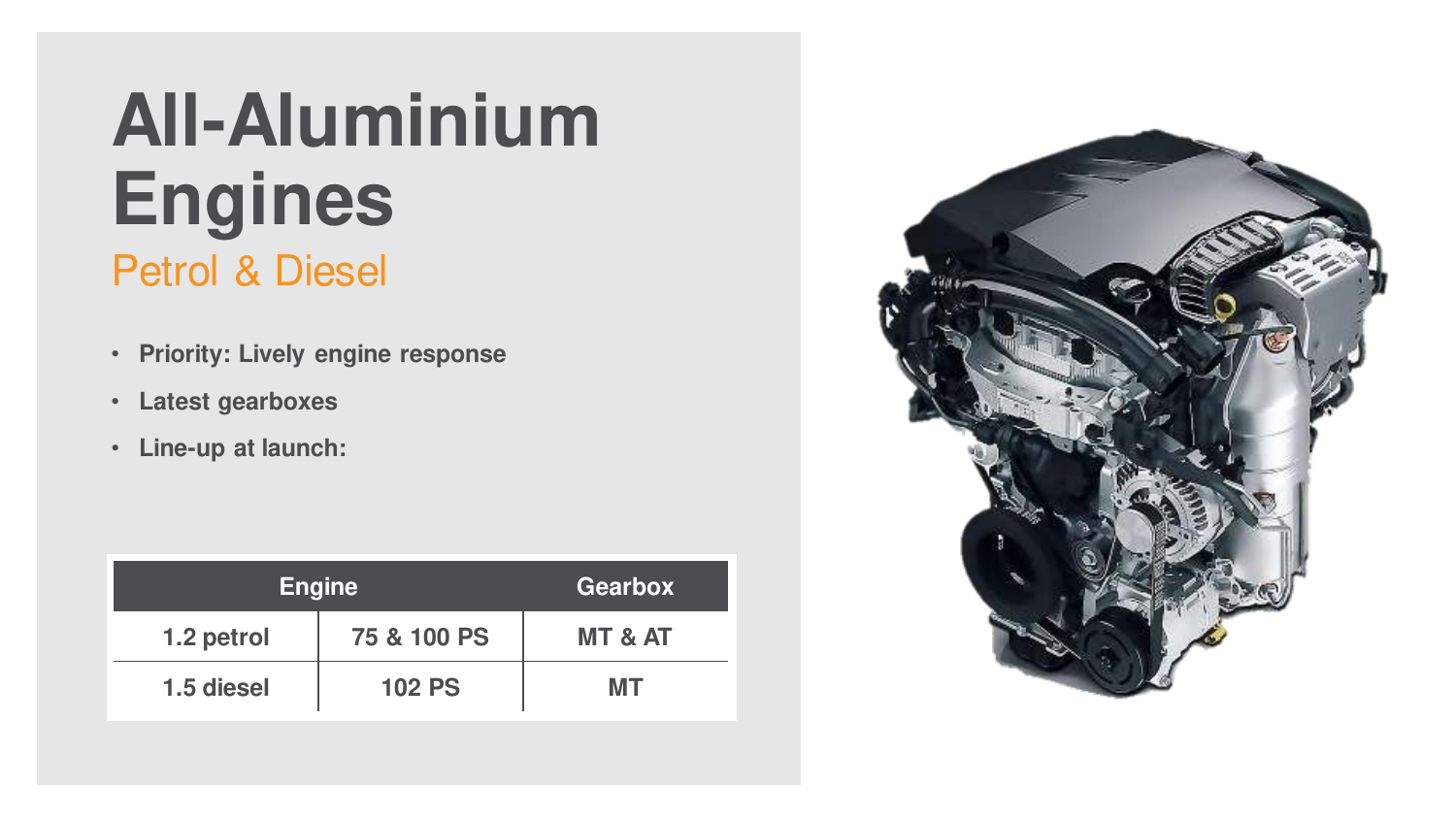## **1.2 Turbo Petrol Engine** Multi-Award Winning

- **Reduced internal friction**
- **Quicker turbocharger response**
- **High driveability**

**Significantly reduced fuel consumption and lower CO<sup>2</sup> emissions**

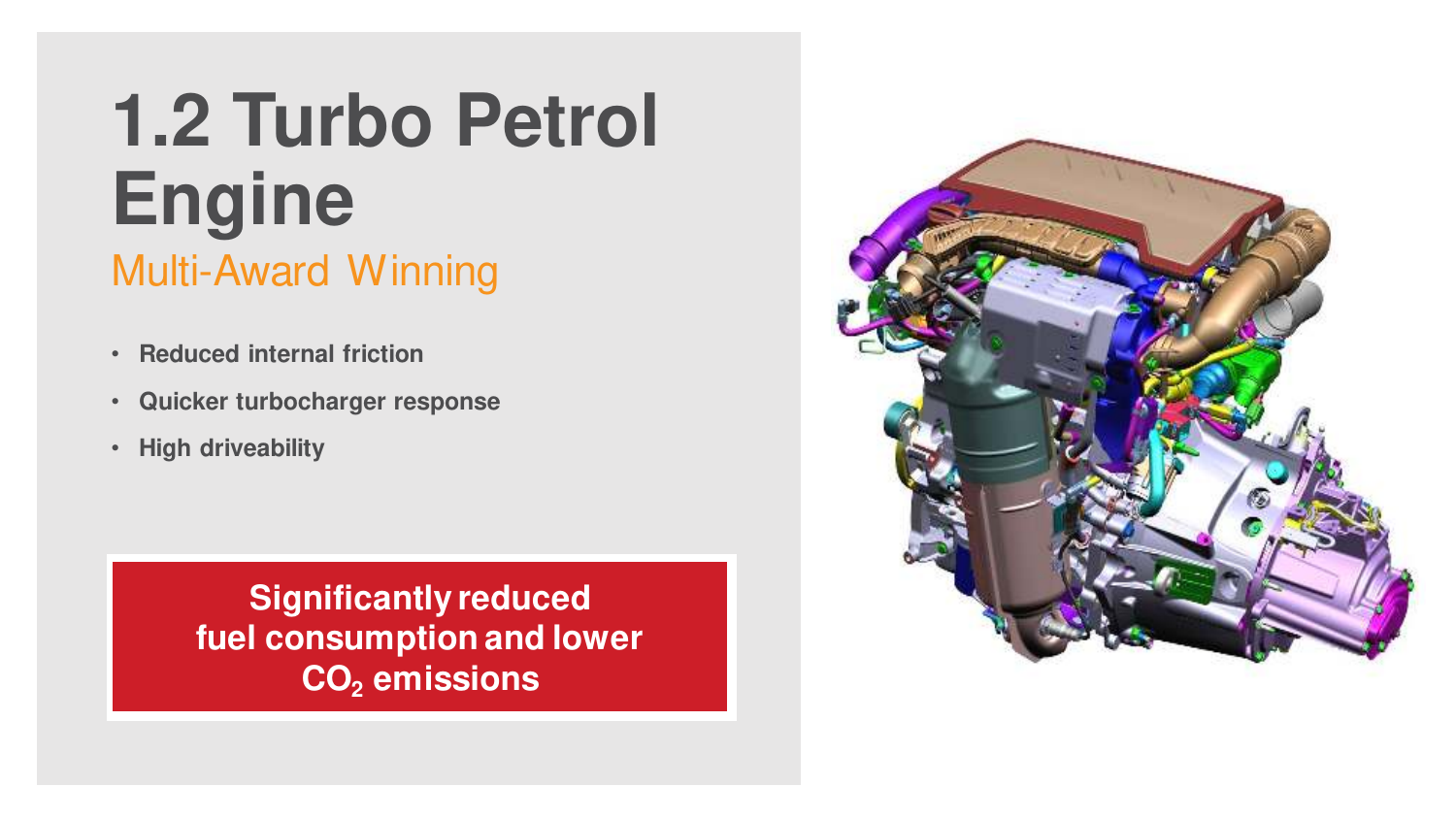## **Engine Line-Up** Something for Everyone

| <b>Petrol</b>                               | <b>Power (PS)</b> | <b>Torque (Nm)</b> | <b>Transmission</b> | $CO2$ (g/km) |
|---------------------------------------------|-------------------|--------------------|---------------------|--------------|
| 1.2                                         | 75                | 118                | $MT-5$              | 93           |
| <b>1.2 Direct</b><br><b>Injection Turbo</b> | 100               | 205                | $MT-6$              | 96           |
| <b>1.2 Direct</b><br><b>Injection Turbo</b> | 100               | 205                | $AT-8$              | 99           |
| <b>Diesel</b>                               | <b>Power (PS)</b> | Torque (Nm)        | <b>Transmission</b> | $CO2$ (g/km) |
| <b>1.5 Turbo Diesel</b>                     | 102               | 250                | <b>MT-6</b>         | 85           |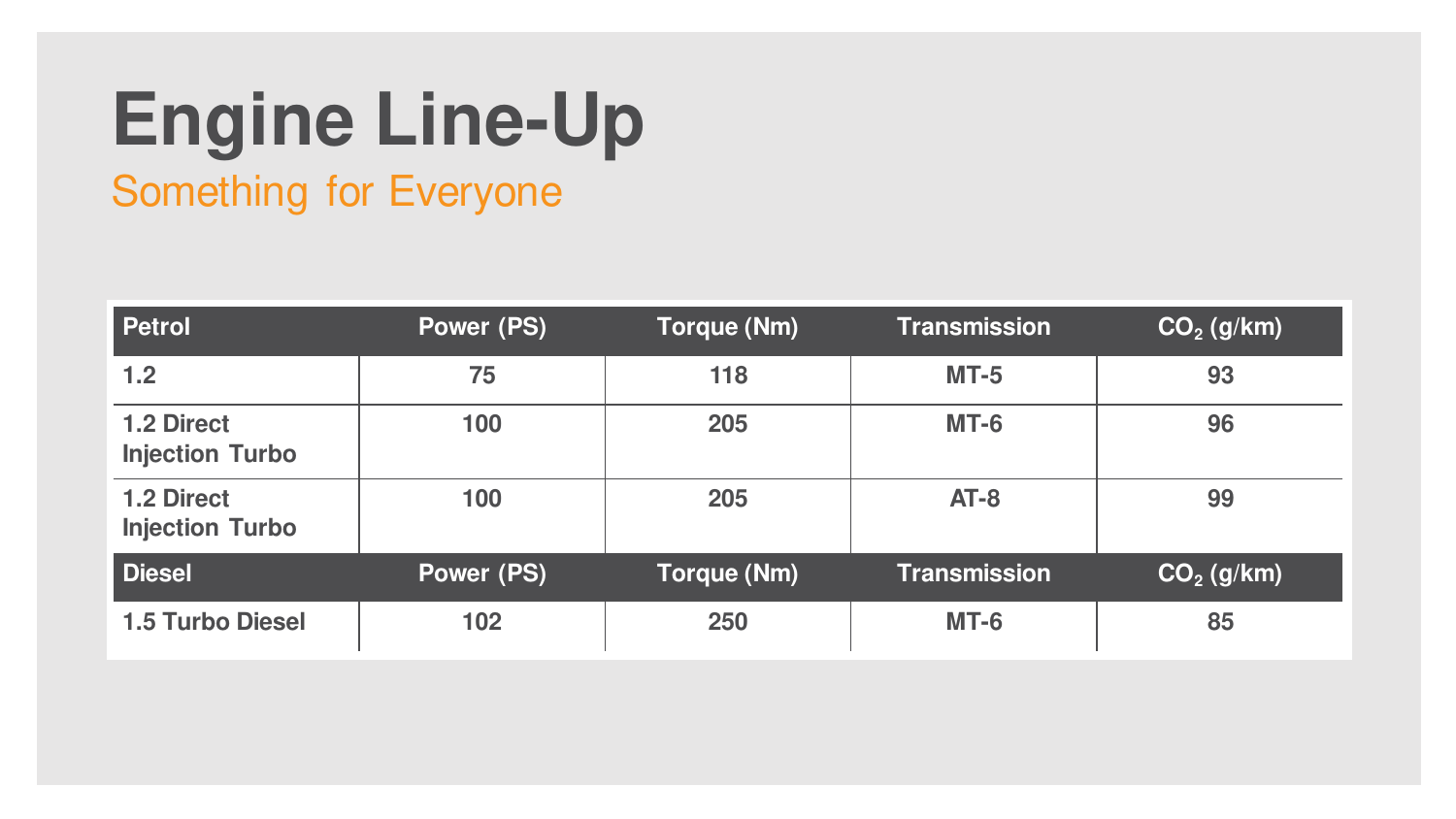# **Battery & Charging**

All-New Corsa-e

| <b>Battery</b>                            | <b>Corsa-E</b>                      |  |
|-------------------------------------------|-------------------------------------|--|
| <b>Battery energy kWh</b>                 | 50                                  |  |
| <b>EV Range</b>                           | 205 miles / 330 km                  |  |
| <b>Battery warranty</b>                   | 8 years / 160,000 km / 70% capacity |  |
| Time to charge                            |                                     |  |
| AC charging: 3-phase charger, 11 kW       | 5 h 15 mins                         |  |
| AC charging: 1-phase charger, 7.4 kW      | 7 h 30 mins                         |  |
| DC charging: 80% battery capacity, 100 kW | 30 mins                             |  |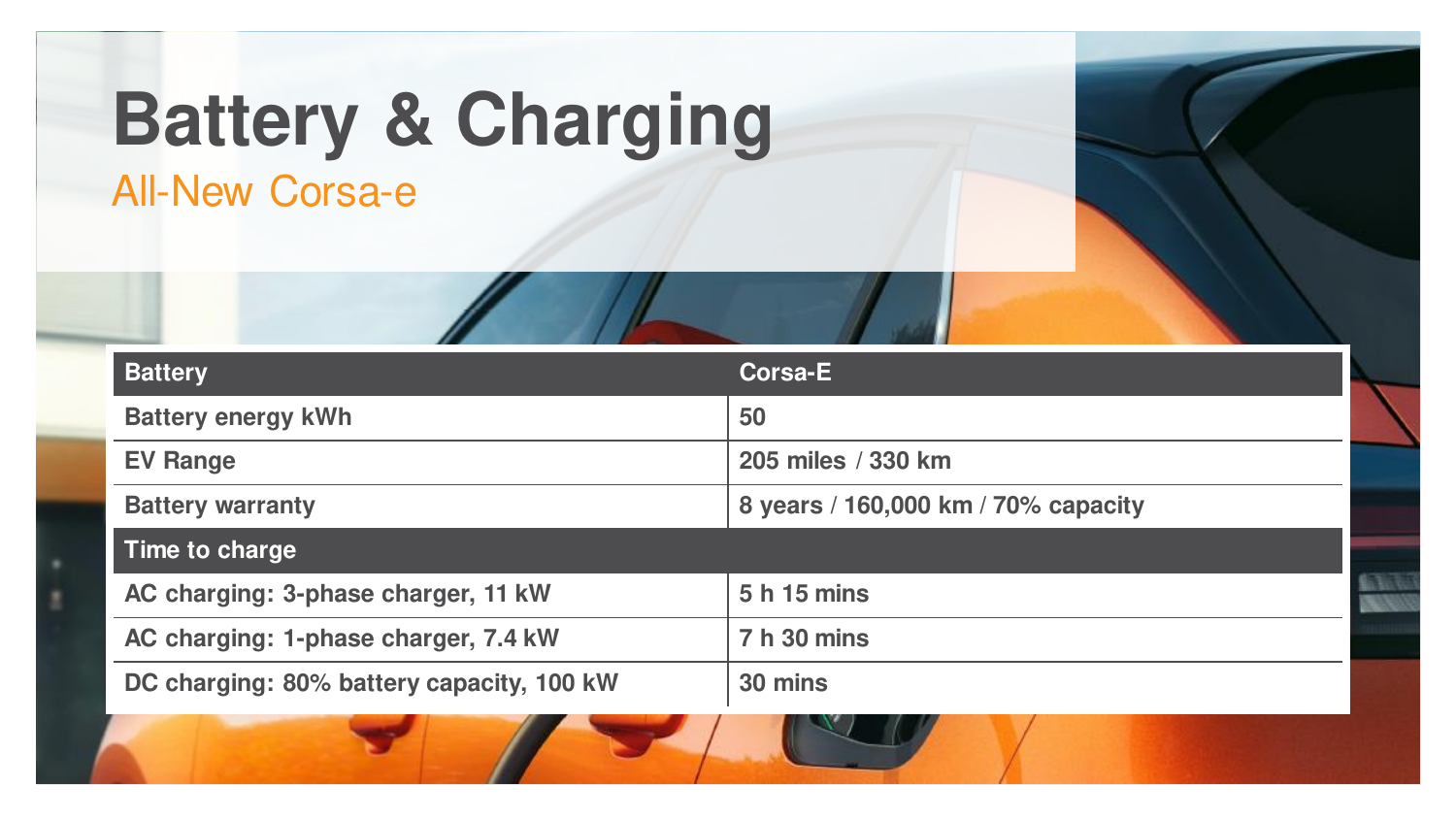## **Engine Line-Up** Something for Everyone

| <b>Petrol</b>                               | Power (PS)        | <b>Torque (Nm)</b> | <b>Transmission</b> | $CO2$ (g/km) |
|---------------------------------------------|-------------------|--------------------|---------------------|--------------|
| 1.2                                         | 75                | 118                | $MT-5$              | 93           |
| <b>1.2 Direct</b><br><b>Injection Turbo</b> | 100               | 205                | <b>MT-6</b>         | 96           |
| <b>1.2 Direct</b><br><b>Injection Turbo</b> | 100               | 205                | $AT-8$              | 99           |
| <b>Diesel</b>                               | Power (PS)        | <b>Torque (Nm)</b> | <b>Transmission</b> | $CO2$ (g/km) |
| <b>1.5 Turbo Diesel</b>                     | 102               | 250                | <b>MT-6</b>         | 85           |
| <b>Battery Electric</b>                     | <b>Power (PS)</b> | <b>Torque (Nm)</b> | <b>Transmission</b> | $CO2$ (g/km) |
|                                             | 136               | 260                | <b>AT</b>           | 0            |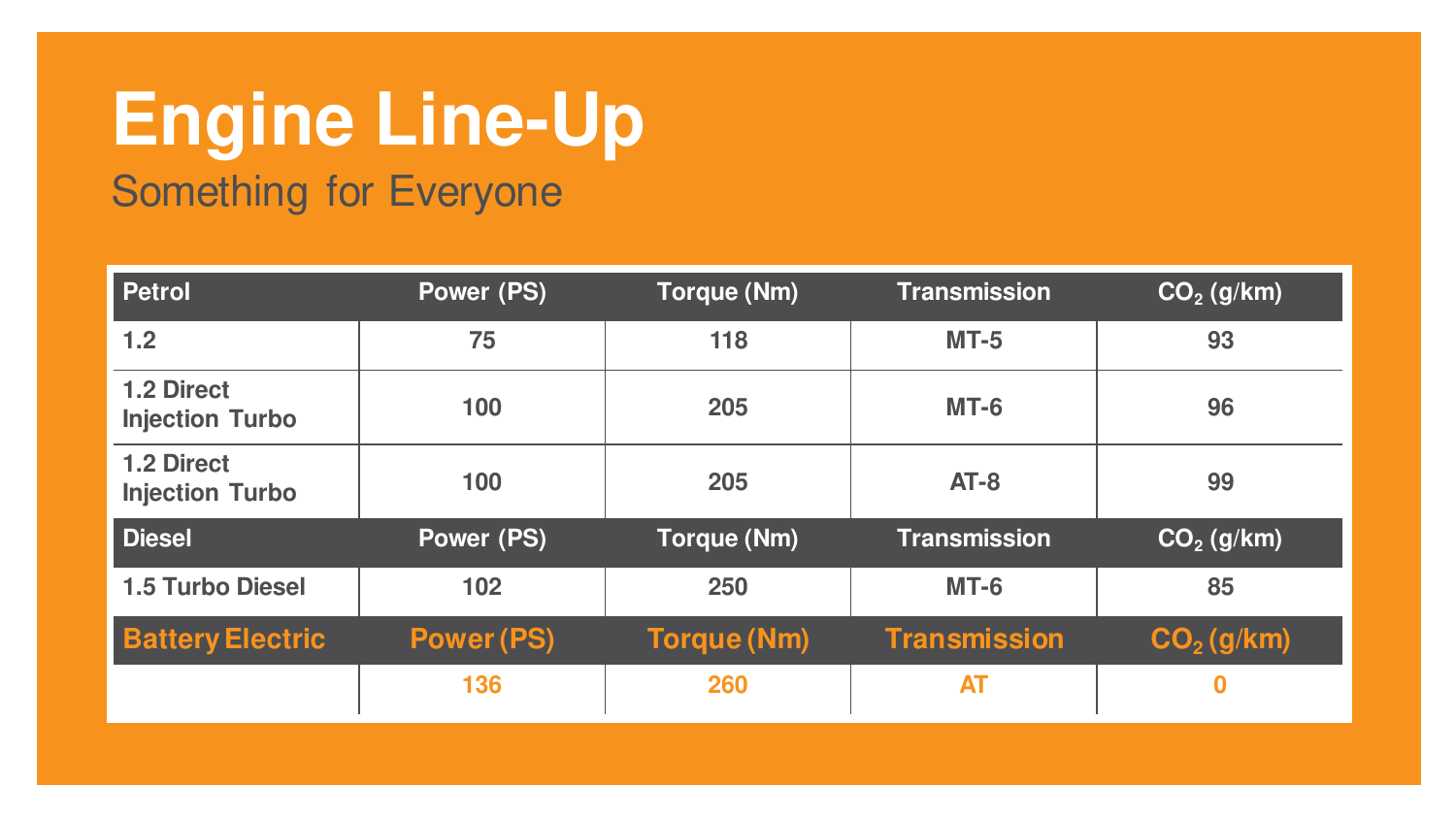# **Pricing Line-Up**

| <b>Trim</b>            | <b>Powertrain</b>                                                                                    | <b>P11D</b>                              | <b>BiK</b>               | <b>Vs Corsa</b>                       |
|------------------------|------------------------------------------------------------------------------------------------------|------------------------------------------|--------------------------|---------------------------------------|
| <b>All-New Corsa</b>   |                                                                                                      |                                          |                          |                                       |
| <b>SE</b>              | <b>1.2 (75PS) Manual</b><br><b>1.2 (100PS) Manual</b><br>1.2 (100PS) Automatic<br>1.5 (100PS) Manual | £15,365<br>£16,165<br>£17,895<br>£17,375 | 22%<br>23%<br>23%<br>26% | $-7%$<br>$-5%$<br>$-9%$<br><b>NEW</b> |
| <b>SRi</b>             | 1.2 (100PS) Manual                                                                                   | £18,515                                  | 23%                      | $-5%$                                 |
| <b>Elite</b>           | 1.2 (100PS) Manual<br>1.2 (100PS) Automatic<br>1.5 (102PS) Manual                                    | £18,805<br>£20,535<br>£20,015            | 23%<br>23%<br>26%        | $-5%$<br>$-9%$<br><b>NEW</b>          |
| <b>Ultimate</b>        | 1.5 (100PS) Automatic                                                                                | £25,805                                  | 23%                      | $-9%$                                 |
| <b>All-New Corsa-e</b> |                                                                                                      |                                          |                          |                                       |
| <b>SE Nav</b>          | <b>136PS Battery EV</b>                                                                              | £29,935                                  | 16%                      | <b>NEW</b>                            |
| <b>Elite Nav</b>       | <b>136PS Battery EV</b>                                                                              | £33,255                                  | <b>16%</b>               | <b>NEW</b>                            |